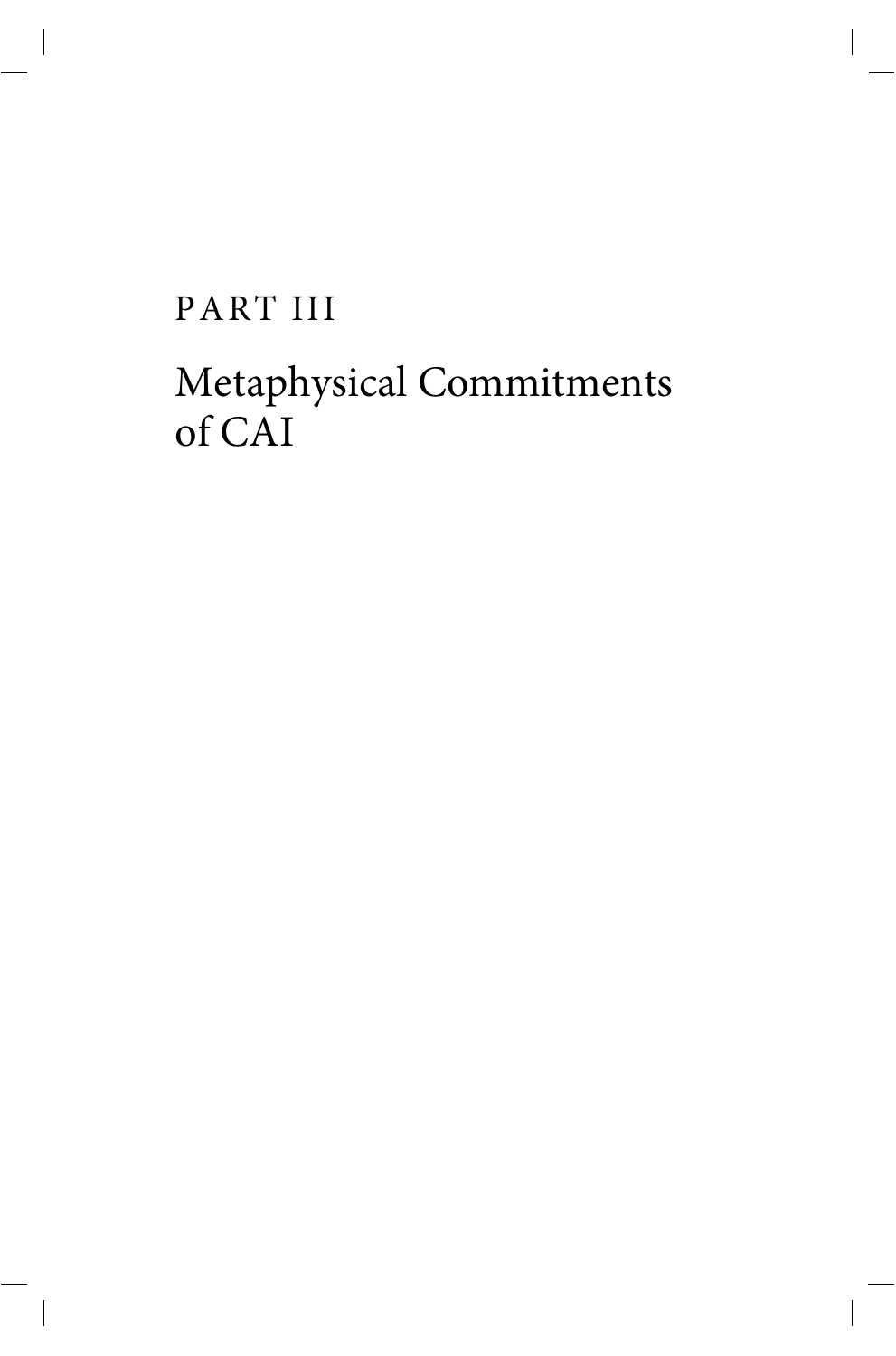$\begin{array}{c} \hline \end{array}$  $\overline{\phantom{a}}$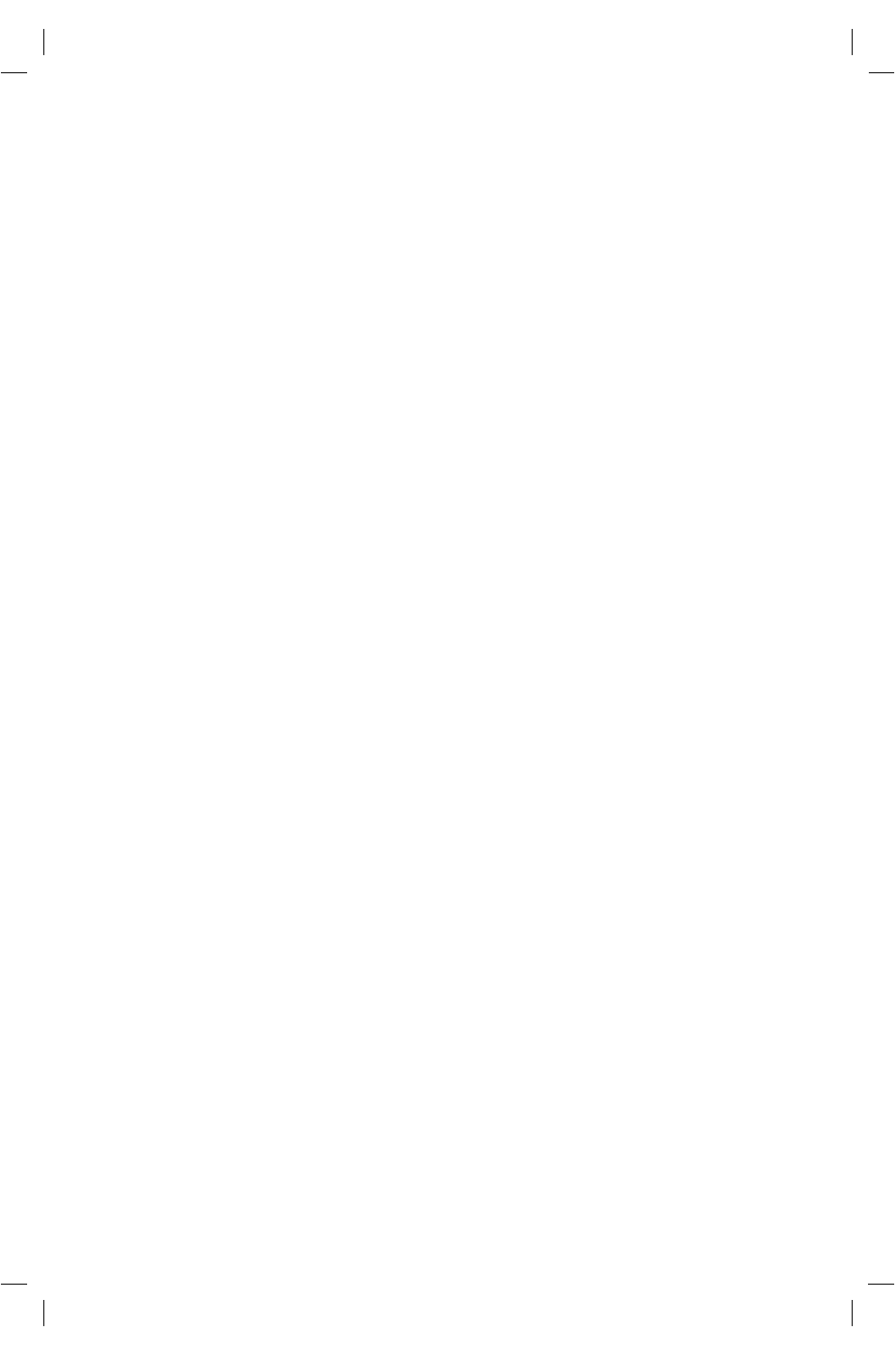## **6**

## Composition as Identity, Modal Parts, and Mereological Essentialism

*Meg Wallace*

## 1 Introduction

There are many arguments against composition as identity.<sup>1</sup> One of the more prominent of these maintains that composition as identity (CAI) entails mereological essentialism (ME).

Composition as Identity (CAI): for any composite object, O, O is (collectively) identical to its parts,  $O_1$ ,  $O_2$ , ...,  $O_3$ .<sup>2</sup>

Mereological Essentialism (ME): for any composite object, O, O is composed of (all and only) its parts  $O_1, \ldots, O_n$ , in every possible world in which O exists.<sup>3</sup>

But ME is prima facie outrageous. You do not, after all, think that you would have ceased to exist if you had lost one skin cell. Or that cutting your hair or growing a mustache or taking a shower would result in the destruction of one person—you!—or the (*ex nihilo*) creation of another. What goes for you goes for any ordinary object whatsoever—they can all survive the loss (or replacement or addition) of parts. But if so, then ME is false. And so is any view that entails ME. So much the worse for CAI, then, if CAI entails ME.<sup>4</sup>

<sup>&</sup>lt;sup>1</sup> See Merricks (1999), van Inwagen (1990), and Sider (2007) for variations of this argument.<br><sup>2</sup> O is not identical to each of O<sub>1</sub>, O<sub>2</sub>,..., O<sub>n</sub>, but is collectively identical to them in the way that some students collectively surround a building. Also, the identity here is strict identity, not merely analogical, or one that disobeys the Indiscernibility of Identicals, contra Lewis (1991) and Baxter (1999), respectively.<br><sup>3</sup> Definition borrowed from Merricks (1999).<br><sup>4</sup> This argument is given by Merricks (1999).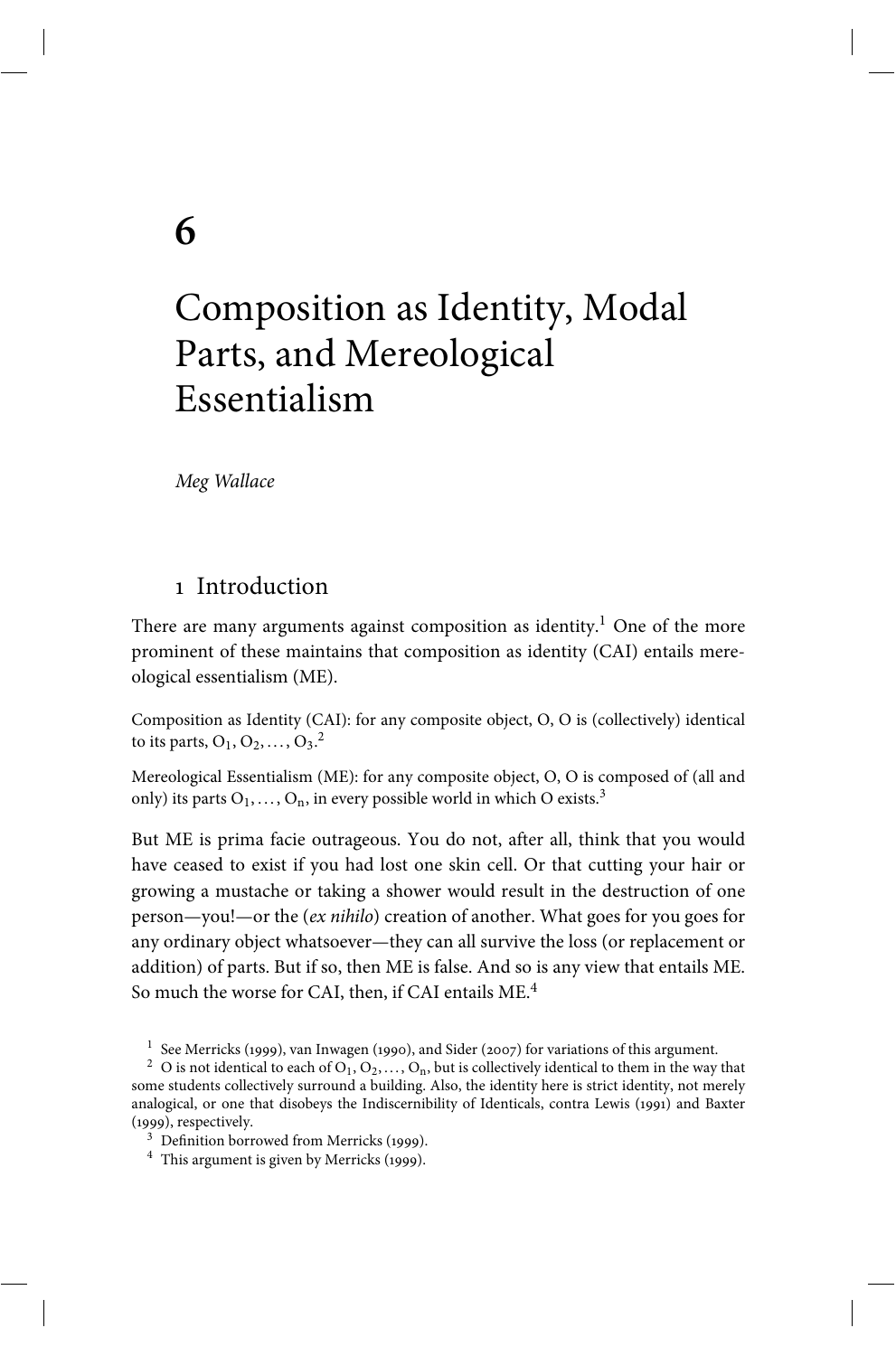Appeal to the entailment of CAI to ME, and to the purported falsity of ME, abounds in the metaphysical literature. Van Inwagen (1981, 1990), for example, thinks that the choice is between mereological essentialism and denying the existence of composite objects. Famously, he embraces the latter, but he does so by disjunctive syllogism, relying on the supposed falsity of ME.<sup>5</sup> Cameron (this volume) relies on the supposed absurdity of ME as one reason to reject CAI. Van Cleve (1985), while not concerned with composition, argues that trouble abounds for (a certain kind of) bundle theory of properties because it entails mereological essentialism, and ME is clearly false. And so on.

My aim in the following chapter is not to deny the claim that CAI entails ME; indeed, as I will explain in the next section, I think this claim is true.<sup>6</sup> Rather, I aim to show how mereological essentialism—contrary to popular intuition—may in fact be true. I will do this by outlining a view of ordinary objects that embraces *modal* parts, the possible world analog of temporal parts. This view maintains that individuals are stretched out across possible worlds in the way that a temporal parts theorist maintains we are stretched out over time.<sup>7</sup> Such a view of objects, I argue, renders mereological essentialism both intuitive and compelling. If I am right about this, then any arguments which have heretofore relied on the falsity of mereological essentialism must now be reconsidered. Moreover, embracing rather than rejecting mereological essentialism undermines the argument that has been given against CAI, as well as others that are similar in spirit. While I think that adopting modal parts is advantageous in its own right, $^8$  a coupling of this view with CAI fortifies CAI against (certain) opponents. I will conclude by considering (briefly) some objections.

argument for modal parts.

<sup>5</sup> To be a bit more careful: van Inwagen thinks that a commitment to universal composition (universality) carries with it a commitment to something like mereological essentialism; he doesn't specifically talk about CAI. But since a commitment to universal composition is assumed by my account of CAI (defended in Wallace 2011), his argument will apply to CAI. The important point is % that mereological essentialism is often seen as a reason to reject certain other views, including CAI.<br><sup>6</sup> If this claim is understood in the way Merricks intends. See discussion, end of §3.<br><sup>7</sup> See Weatherson (n.d.). A

ory." To my knowledge, Weatherson is one of the more recent contributors to discussions of modal parts, although his interest in the view is primarily an exploration of logical space. Weatherson attributes modal parts (or lumps) to Kaplan (1979), which is a paper that was first presented in 1967. McDaniel (2004) discusses a kind of modal parts theory, but it is different than the one I propose here, and he does not defend the view as plausible. So while the idea of modal parts is not novel, using it as a way to make mereological essentialism plausible, and its application to puzzles of constitution and composition, is. As far as I am aware, no one has proposed modal parts (so understood in this chapter) as a competitive view, as I suggest here.<br><sup>8</sup> Defense of this claim will be left for another time. But see Wallace (n.d.) for an independent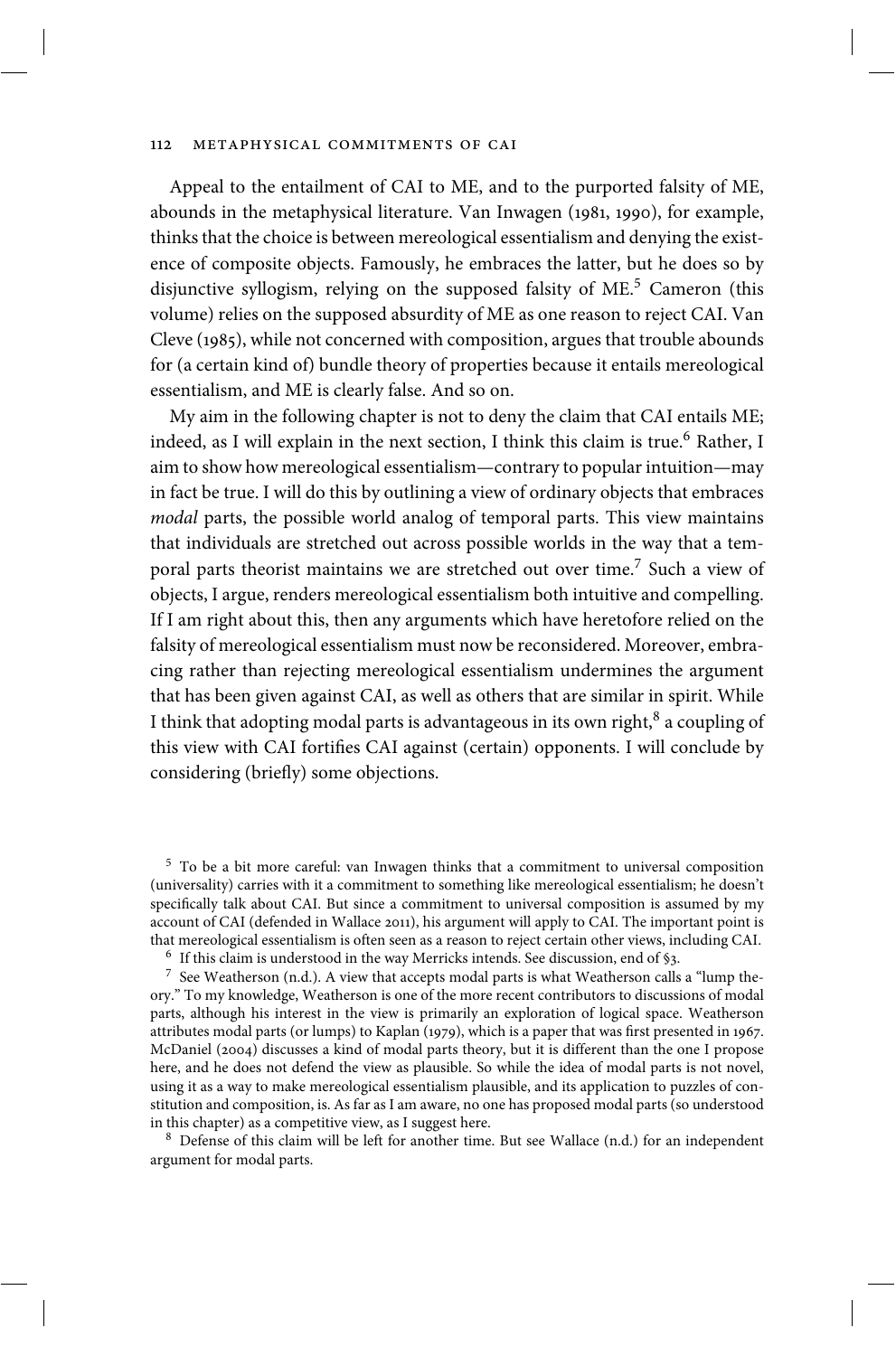## 2 CAI and ME

Here are two quick arguments for why we should think CAI is true (these are not intended to be decisive; I am simply providing some initial motivation for the view):

CO-LOCATION: Co-location of a composite whole and its parts is just as problematic as co-location of e.g. a statue and the clay that constitutes it, unless CAI is true. So, CAI must be true.<sup>9</sup>

ODD THINGS: Suppose for *reductio* that CAI is false. And suppose that universalism<sup>10</sup> is true. Then it follows that if there is a finite number of things in the universe, then there is—a priori—an odd number of things in the universe. This is absurd. So CAI must be  $t$ rue. $11$ 

However, there are several arguments against CAI, all similar in spirit, each of which seemingly renders moot arguments like those just given. Trenton Merricks (1999), for example, argues against CAI as follows:<sup>12</sup>

- (1) CAI entails ME.
- (2) ME is absurd (hence false).
- (3) So CAI is false.

I mentioned at the outset why (2) is seemingly true—we think that many ordinary objects *could* lose (and gain) parts and still survive, which violates ME. But let us focus on (1). Merricks argues:

... suppose that O, the object composed of  $O_1 \ldots O_n$ , is identical with  $O_1 \ldots O_n$ . From this, the fact that  $O_1 \ldots O_n$  are identical with  $O_1 \ldots O_n$  in every possible world, and the indiscernibility of identicals it follows that O is identical with  $O_1 \ldots O_n$  in every possible world. Therefore, if composition as identity is true, there is no world in which O exists but is not composed of  $O_1 \ldots O_n$ . So composition as identity implies that O—and, of course, every other composite object—must, in every world in which it exists, be composed of the parts that actually compose it. Composition as identity entails mereological essentialism. (1999, 191–2)

<sup>9</sup> Argument given in Wallace (2011). <sup>10</sup> Universalism claims that any two objects whatsoever compose a mereological sum. <sup>11</sup> If there are not finitely many things in the universe, then if CAI is false and universalism there are uncountably many things in the universe. This (some may argue) is absurd, or (at the very least) unnecessarily unparsimonious. Thanks to Aaron Cotnoir and Donald Baxter for bringing this qualification to my attention. Some philosophers may wish to pin the reductio on universalism, not CAI. Fair enough. But my aim is just to give some motivation for CAI, not a conclusive argument. So more carefully, if one accepts universalism, then there is motivation to accept CAI, on pain of the absurd consequence that there is *a priori* an odd number of things in the universe. <sup>12</sup> Where CAI and ME are defined as they are at the start of this chapter.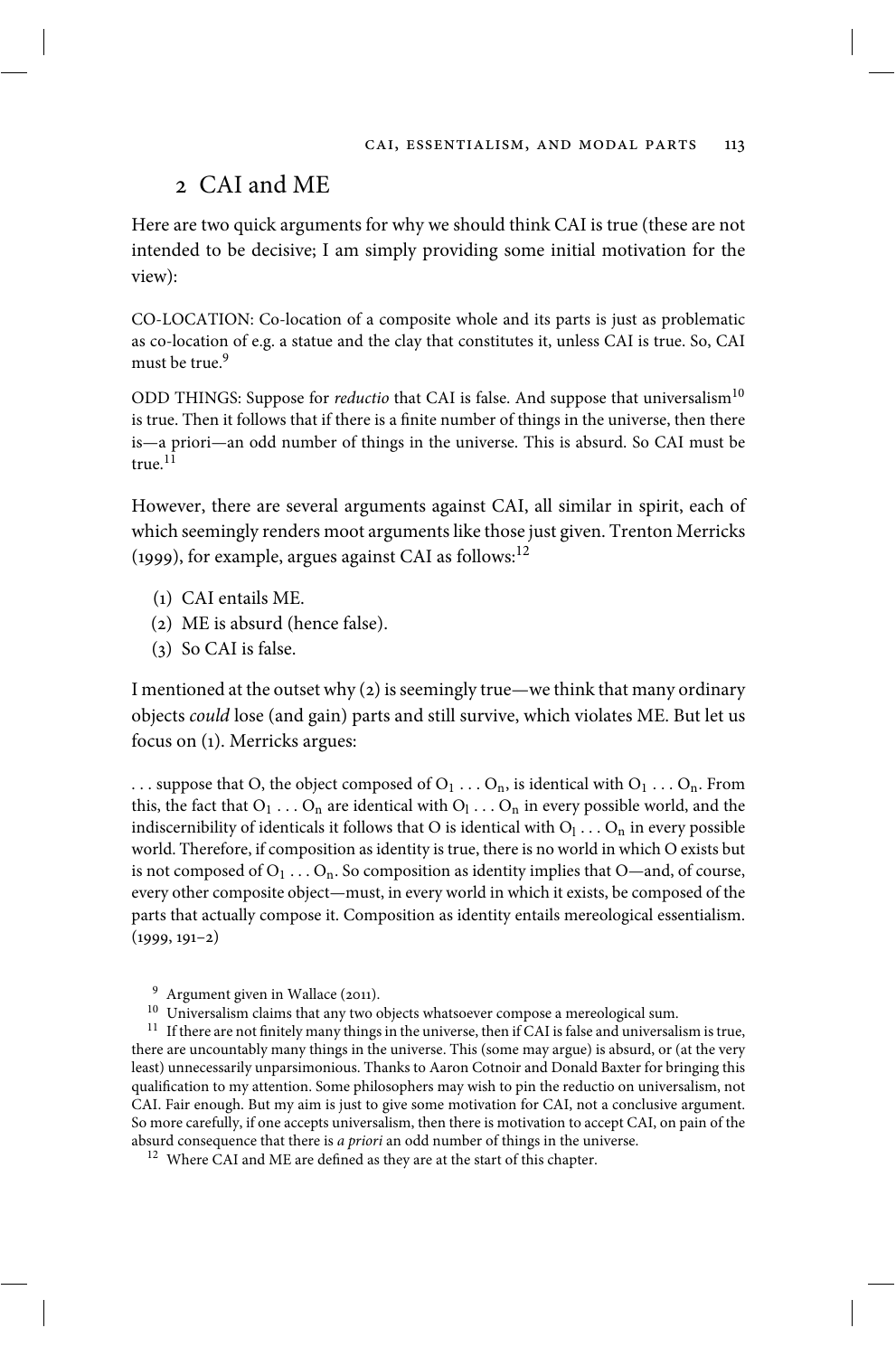So if CAI is true, then any composite object is (collectively) identical to its parts. But then by the Indiscernibility of Identicals, there is no world where the composite object exists and its (actual) parts do not. This is pretty convincing. If you disagree, and think (1) is false,  $^{13}$  then CAI is safe. <sup>14</sup> So I will assume (1) in what follows.

One way to put Merricks's argument in connection with these arguments for CAI is with a Moorean spin: we are more assured of ME's falsehood than we are that CO-LOCATION or ODD THINGS are good (enough) reasons for CAI. So CAI is false.

A slightly different line of reasoning is the following: CAI is a thesis (that can be) motivated by thinking about the relation that a mereological sum has to its parts (as evidenced by ODD THINGS). But mereological sums have their parts essentially, while ordinary objects do not. So it cannot be that the relation a mereological sum holds to its parts is the same relation that I hold to my parts, since I can lose my parts but a mereological sum cannot. Assuming that the CAI theorist is endorsing a single relation (viz., identity) that is had by both mereological sums and ordinary objects, this is doomed from the start since these are clearly different relations.

Finally, another argument against CAI: ordinary objects might have a very special relationship with their parts, but they aren't identical to them. For *arrangement* matters. I cannot be identical to my parts because if all of my parts were arranged haphazardly, I could not survive. So CAI must be false.<sup>15</sup>

All of these arguments are similar in spirit, for they all rely on modal intuitions: I *could* lose some parts and survive, I *could not* have my parts haphazardly rearranged and survive, etc. Our intuitions about the modal profiles of ordinary objects (seemingly) direct us to conclude that CAI is false, regardless of any arguments (such as CO-LOCATION and ODD THINGS) to the contrary.

In the next section, I aim to show how these modal intuitions can be respected and yet this is no threat to CAI. I propose that this can be accomplished if we accept a particular view of ordinary objects—one that maintains that they are *modally* extended.

<sup>13</sup> One way would be to deny the Indiscernibility of Identicals, as Donald Baxter (1999) does. Also, if one maintains a weaker form of composition as identity, *à la* Lewis (1991), then one could maintain that one of the (few) differences between composition and identity would be that the latter obeys the Indiscernibility of Identicals while the former does not. But these options do not assume the version of CAI I am defending here, so let us leave them aside for now.  $14$  From Merricks's argument, at least.  $15$  See e.g. Cameron (Ch. 5 of this volume).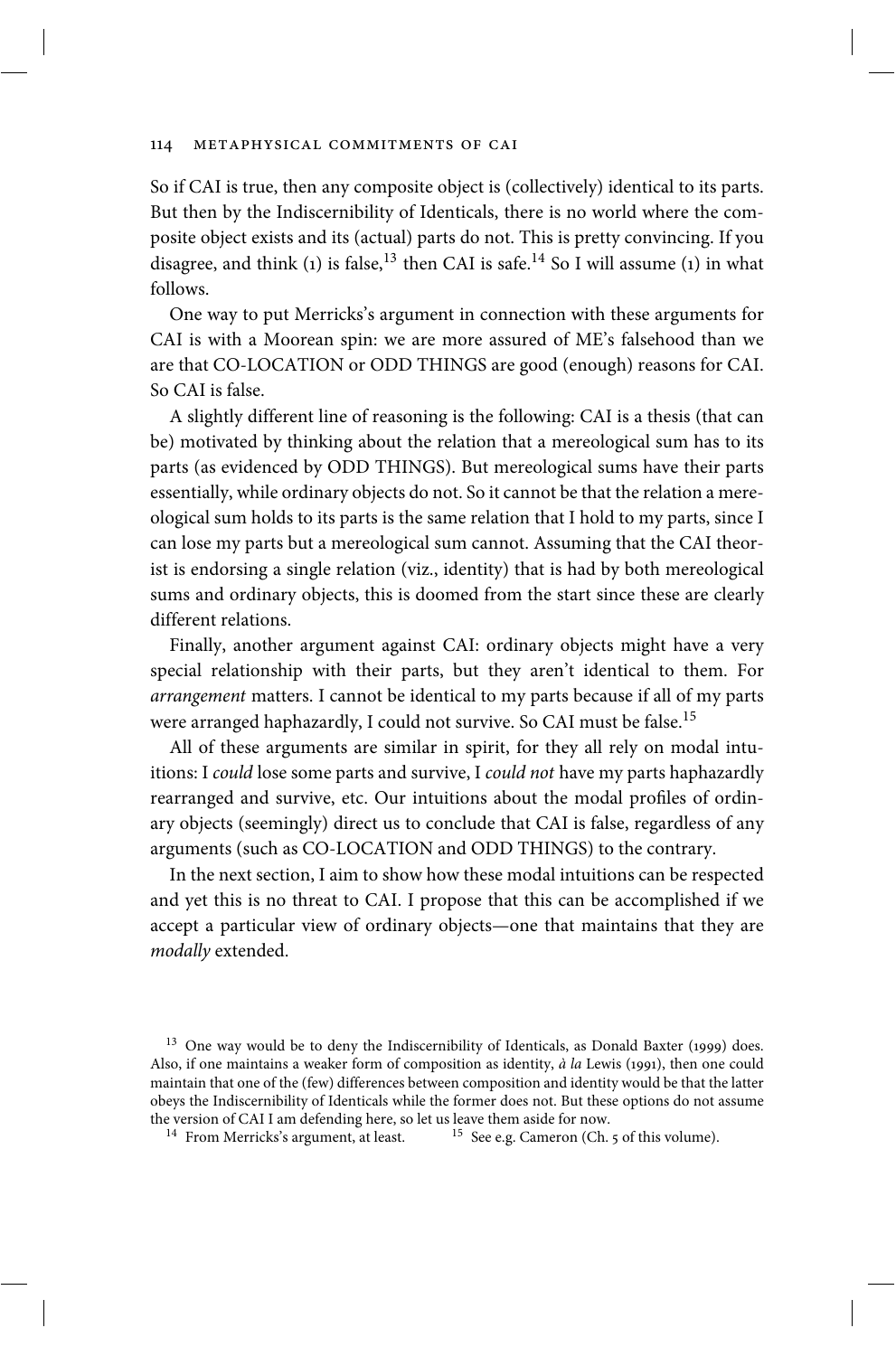## 3 Modal Parts and CAI

Most of us think that ordinary objects have *spatial* parts.<sup>16</sup> You have your hand and head as parts, for example. This page has a top half and a bottom half, etc. Some of us think that, in addition to these spatial parts, objects also have *temporal* parts—instantaneous time slices of a temporally extended whole.<sup>17</sup> Yet it is theoretically available to think that you have more than just spatial and temporal parts; you may also think that you have *modal* or *world* parts.<sup>18</sup> Let me take the following section to describe (at least one kind of) modal parts view, and to explain how such a view makes good sense of mereological essentialism. Then I will explain how such a view can be beneficial to CAI.

For expository purposes, let us allow the modal parts theorist two assumptions for now (which we may later choose to drop): let us be realists about times and realists about possible worlds. We will assume that there are times other than the present, and we will assume that there are possible worlds other than the actual world. Following Weatherson (n.d.), let us also characterize the modal parts theorist as someone who thinks that "objects which exist at more than one time (world) do so by having different parts at different times (worlds)." So we will be committed to spatial, temporal, and modal parts; we will be committed to the idea that objects are spatially, temporally, and modally *extended*.

Most philosophers (and people in general) think that objects are spatially extended.<sup>19</sup> Fewer (but still some) think that objects are temporally extended. A temporal parts theorist defends the view that individuals are trans-time fusions—stretched out in time (and space) the way that ordinary folk believe a road is stretched out (only) in space.<sup>20</sup> Ordinary objects—such as cars and cats and running shoes—are spatio-temporal worms, or mereological sums of time slices of three-dimensional objects.<sup>21</sup>

<sup>19</sup> Again, some do not. van Inwagen (1990), Unger (1979), and Merricks (2003) e.g. deny that there are (at least certain kinds of) spatially extended objects.

 $20$  I am admittedly being a bit sloppy. There are various kinds of temporal parts theories, and not all of them agree on the picture I am painting here. Yet since I am only using temporal parts as a springboard to make a modal parts view coherent, broad strokes should be fine for now.<br><sup>21</sup> Sider (1997, 2001), Heller (1993), Lewis (1986), etc.

<sup>&</sup>lt;sup>16</sup> Some don't. See e.g. van Inwagen (1990) and Unger (1979).<br><sup>17</sup> See Sider (2001), Lewis (1986), Heller (1993), etc.<br><sup>18</sup> It is possible to commit to modal parts without committing to spatial or temporal parts. For this reason, and following Weatherson (n.d.), I will refrain from calling a modal parts theory "fivedimensionalism." However, since the view is the modal analog of spatial and temporal extension, and it is (to my mind) conceptually easier to consider a position that maintains symmetry with respect to its view on space, time, and worlds, I will focus on a modal parts theory that embraces spatial, temporal, and modal parts.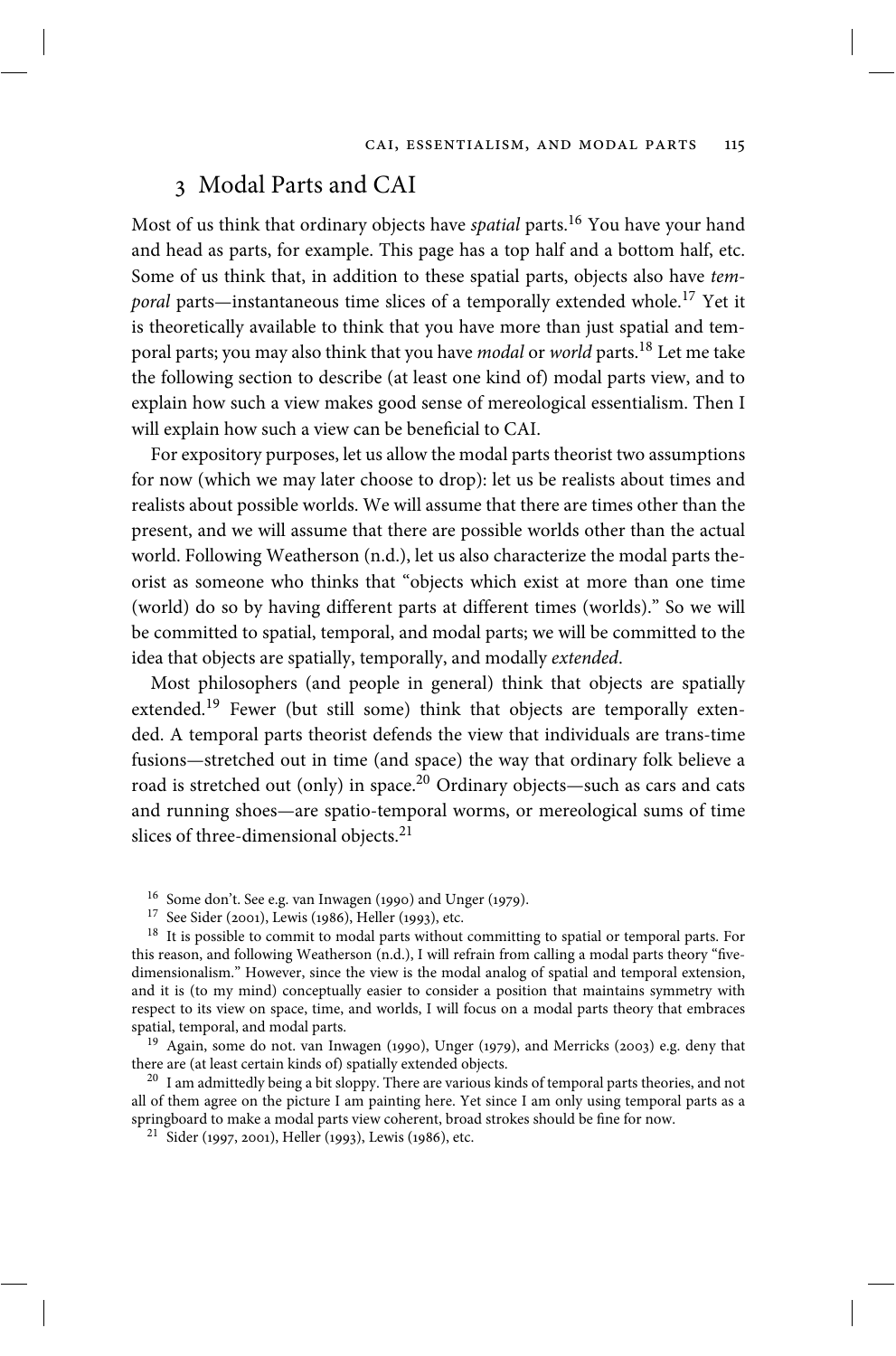One of the benefits touted for temporal parts is that we can wriggle out of notorious metaphysical puzzles.<sup>22</sup> Consider change over time: When you were 5 years old you were 3 $^{\prime}$  tall, not 5 $^{\prime}$ 3 $^{\prime\prime}$ ; now you are 5 $^{\prime}$ 3 $^{\prime\prime}$  tall, not 3 $^{\prime}$ . We $^{\prime}$ d like to think that you remain the same object over time despite minor changes (a growth spurt, say). But you at 5 years old had the property being 3' (and not 5'3"). You at 36 have the property being 5′3″ (and not 3′). But then by the Indiscernibility of Identicals, you at 5 are not identical to you at 36. So, contrary to our intuitions, you do not survive over time or over change.

But temporal parts to the rescue. The idea of "you *at* 5" and "you *at* 36," a temporal parts theorist might argue, is strictly speaking a misdescription of the facts. Objects aren't wholly present *at* a time. Rather, they are extended *across* time (and space). So one temporal part of you is  $3'$  and another temporal part of you is 5 $^\prime$ 3 $^{\prime\prime}$ . But this is no more of a contradiction than the fact that a spatial part of you is on the ground right now (your foot, for example) and another spatial part of you is not (your head, let's hope). The temporal parts theorist insists that what it is for an object to change over time is analogous to change over space. A spatially extended object changes over space iff there is one spatial part of that object that is qualitatively distinct from another spatial part. A temporally extended object changes over time iff there is one temporal part of that object that is qualitatively distinct from another temporal part of that object. Change over time, then, "is the difference between successive temporal parts."<sup>23</sup>

One may object that on a temporal parts picture, ordinary objects do not *strictly speaking* gain and lose parts. Since objects on this view are trans-temporal fusions, the object itself—the *fusion*—has all of its parts all of the time; it doesn't gain and lose parts at all. So it seems that all of our ordinary statements about change will turn out false. $^{24}$ 

But the temporal parts theorist insists that the metaphysical facts are different than we may have initially supposed. Let's take my desk as an example. According to a temporal parts theorist, my desk is a trans-temporal object that has a temporal part, tp<sub>1</sub>, that is composed of molecules  $m_1, \ldots, m_n$ . My desk has another temporal part, tp<sub>2</sub>, however, that is composed of molecules  $m_1, \ldots, m_n, m_{n+1}$ . To say that my desk *gained a part*, then, is just to say that my desk has two temporal parts, tp<sub>1</sub> and tp<sub>2</sub>, which differ in their m<sub>*i*</sub>s, such that tp<sub>2</sub> has all of the parts tp $<sub>1</sub>$  has, plus one. So, the temporal parts theorist will insist, it is not the</sub> case that our statements about ordinary objects concerning change are flat-out false. Rather, what makes these statements true is different than we may have

<sup>&</sup>lt;sup>22</sup> In fact, this is one of the leading reasons Sider is convinced that the view is true.<br><sup>23</sup> Sider (1997, 2001, 2007). <sup>24</sup> See e.g. Hinchliff (1996).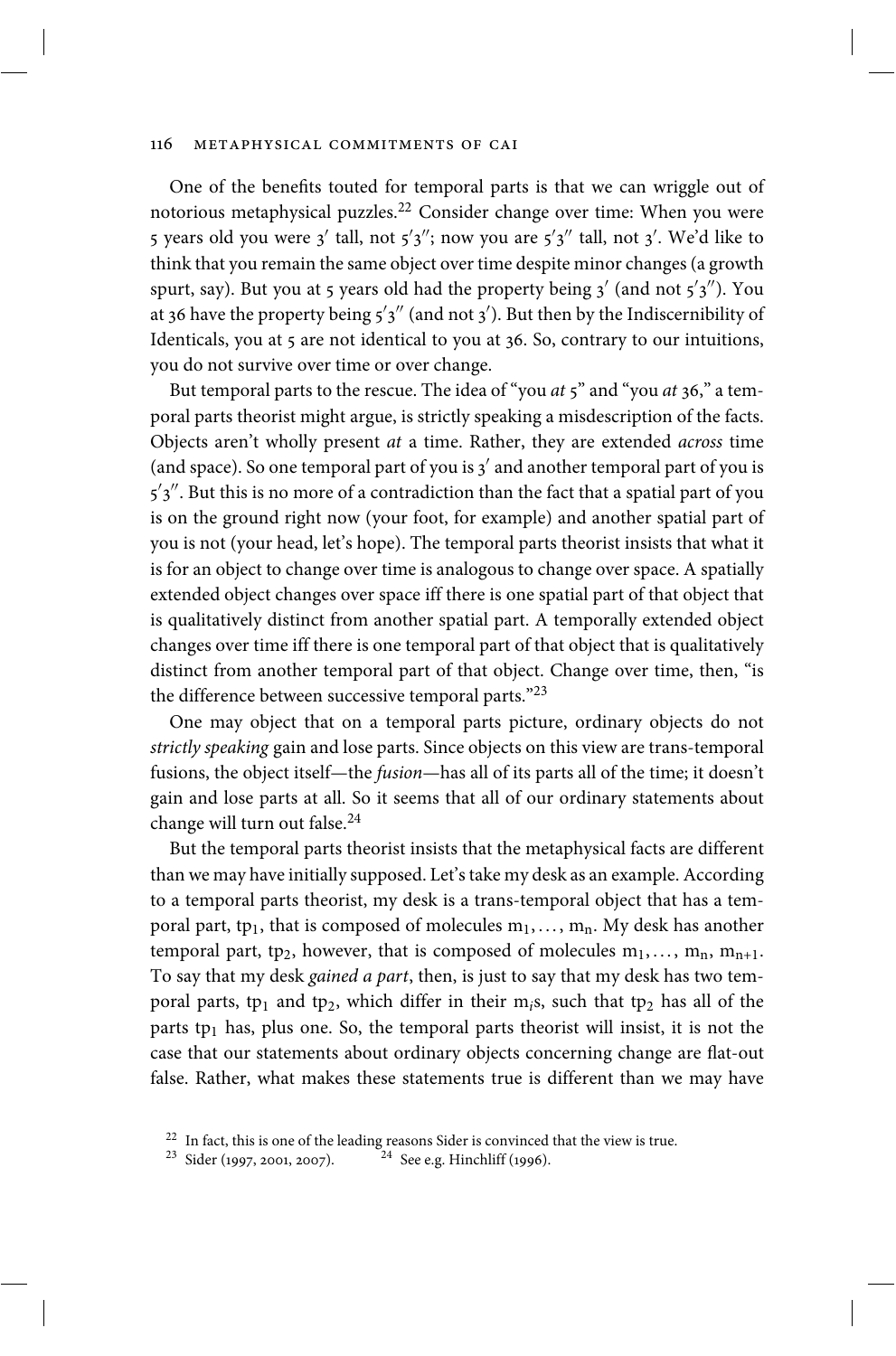pre-theoretically thought. In this way, we have a view of objects that captures our intuitions about my desk: my desk *does* gain and lose parts over time and still remains the same object. It's just that the metaphysical facts grounding what it is for something to *change*, or gain and lose parts, are slightly different than we may have first supposed.

I intend for a modal parts view to be very similar, with the difference being that the relevant parts under consideration are modal (or world-al), as well as temporal. According to this view, individuals are not only trans-time, but also trans-world.<sup>25</sup> What makes it the case that my desk *could* have had one more (spatial) part than it actually does is that in some other possible world, a (world) part of my desk (the part that is in another possible world) has one more (spatial) part than another (world) part (the part of it that is in the actual world) does.<sup>26</sup>

The definition of modal parts may be given as an analog of the definition of temporal parts. Sider (2001) gives the following mereological definition of a temporal part: x is an instantaneous temporal part of y at an instant  $t =$   $_{df}$  (i) x exists at, but only at, t; (ii) x is part of y at t; and (iii) x overlaps at t everything that is part of y at  $t^{27}$  A parallel (initial) definition of a modal part is: x is a world-bound modal part of y at a world  $w =$   $_{df}$  (i) x exists at, but only at, w; (ii) x is part of y at w; and (iii) x overlaps at w everything that is part of y at w.<sup>28</sup> This definition may ultimately need some tweaking, but let us begin with it.

One initial worry for the temporal parts theorist was that she would not be able to account for the fact that we think that objects gain and lose parts over time. For if an ordinary object just *is* a trans-time fusion, then it has all of its parts all of the time, and so—in a certain sense—*it* (the fusion) doesn't lose parts at all. But the strategy invoked was to recast our talk of temporal change into differences between successive temporal parts. Similarly, the modal parts theorist faces an initial, parallel worry: we think that objects *can* gain and lose parts. We think that, even if my desk is composed of parts  $p_1, \ldots, p_n$ , in the actual world, it *could have been* composed of parts  $p_1, \ldots, p_n, p_{n+1}$  instead; we

<sup>25</sup> I mean by "trans-world" in "trans-world individual" something similar to "trans-continental" in "trans-continental railroad"—I am talking about an individual (railroad) that is stretched out across worlds (continents). I do not mean it (as it is sometimes used) to indicate an individual that

 $26$  Lewis himself countenances such trans-world individuals (because he accepts universalism), but he denies that they are metaphysically relevant. See Lewis (1986).<br><sup>27</sup> Sider (2001, 59). Sider gives an atemporal mereological definition of "temporal part" for the

benefit of the three-dimensionalist a page later. Similarly, one may give an a-world-al mereological definition of "modal part" for the benefit of the modal equivalent of the three-dimensionalist—i.e. those who think that objects can exist in more than one world and are wholly located wherever

<sup>28</sup> I'm assuming that the modal equivalent of *instantaneous* is *world-bound*.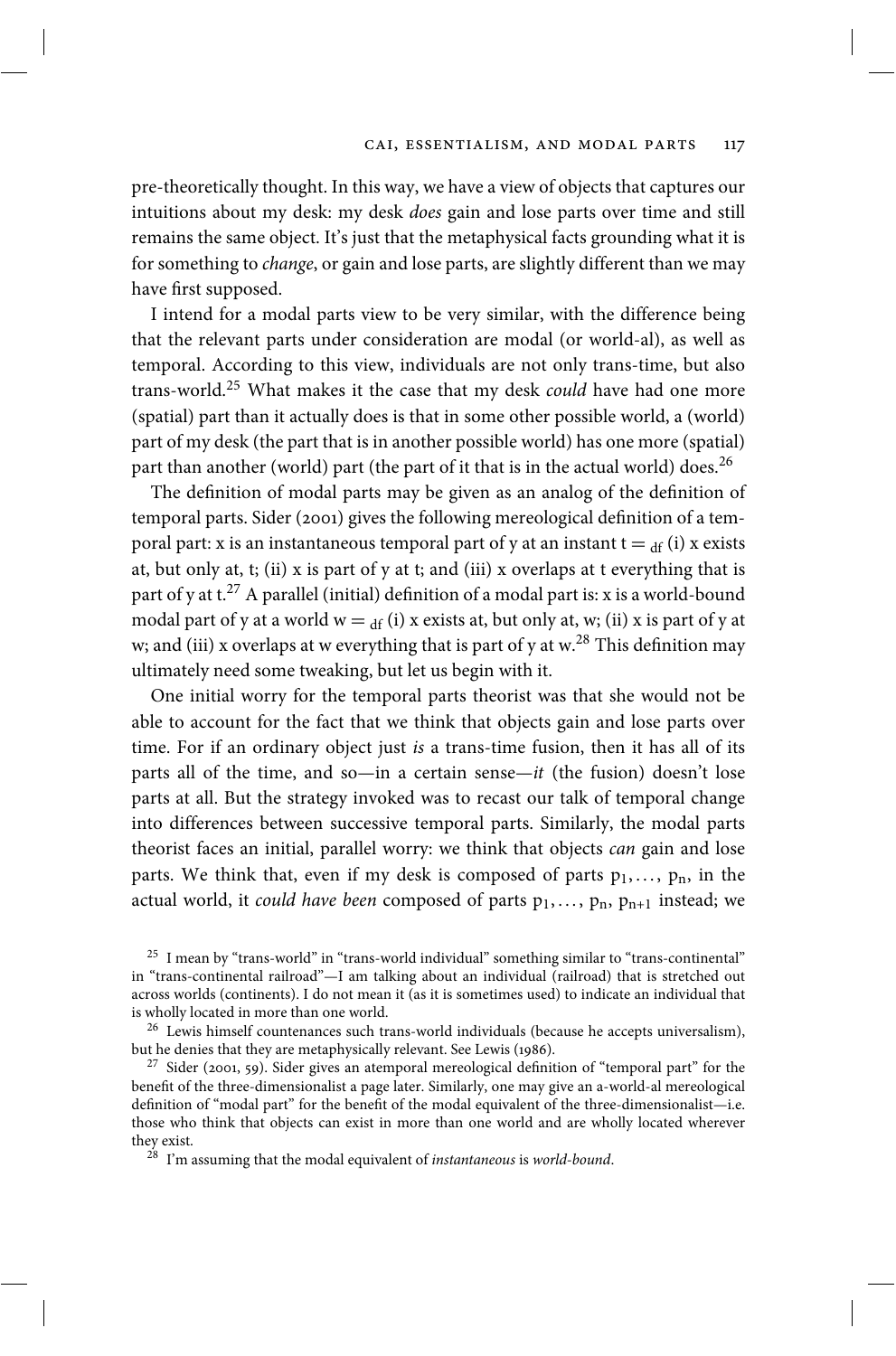think that it is made out of parts  $p_1, \ldots, p_n, p_{n+1}$  in some other possible world. According to the modal parts theorist, talk about differences of individuals (or counterparts) in distinct possible worlds will be cashed out in terms of differences between modal parts of trans-world (and trans-spatio-temporal) individuals. An individual, then, has (at least) one (world) part in one world and another (world) part in another world.<sup>29</sup> Any differences between these parts will ground the modal facts about these individuals.

Let's take my desk as an example again. My desk (a trans-world object) has a world part,  $wp_1$ , let's say, that is in the actual world, and which is composed of molecules  $m_1, \ldots, m_n$ . My desk has another world part, wp<sub>2</sub>, however, that is in another possible world, where it is composed of molecules  $m_1, \ldots, m_n, m_{n+1}$ . To say that my desk *could have* gained a (spatial) part, then, is just to say that my desk—the lumpy, trans-world object—has (at least) two world parts,  $wp_1$ and wp<sub>2</sub>, which differ in their m<sub>i</sub>s, such that wp<sub>2</sub> has all of the (spatial) parts  $wp<sub>1</sub>$  has, plus one. So, analogous to the move the temporal parts theorist makes to account for change, the modal parts theorist maintains that it is not that our statements about the persistence conditions of ordinary objects are flat-out false. Rather, what makes these statements true is different than we might have (pretheoretically) thought. In this way, the modal parts theorist endorses a view of objects that captures our intuitions about my desk: my desk *could* gain and lose parts and still remain the same object. It's just that the metaphysical facts grounding what it is for something to *possibly gain parts* are slightly different than we may have first supposed.

But wait. At the start of this chapter I said that a commitment to modal parts would make mereological essentialism plausible. Yet I have just said that a modal parts theorist will gloss our talk of what is possible and impossible for ordinary objects by talk of differences in world parts—analogous to how a temporal parts theorist glosses our talk of change over time by talk of differences in temporal parts—thereby *honoring* our ordinary intuitions that ordinary objects possibly gain and lose parts—i.e. honoring our intuition that objects do *not* have their parts essentially. If a modal parts theorist can capture the intuition that ordinary objects possibly gain and lose parts, then how is it that a commitment to modal parts is not only consistent with mereological essentialism but, in addition, makes ME intuitive?

<sup>&</sup>lt;sup>29</sup> I suppose there could be strange individuals that have only one modal part, just like there may be strange individuals that have just one (instantaneous) temporal part, just like there may be strange non-extended objects that have only one spatial part, etc. But let's leave these weird objects aside for now; objects with no modal parts would be extremely fragile beings!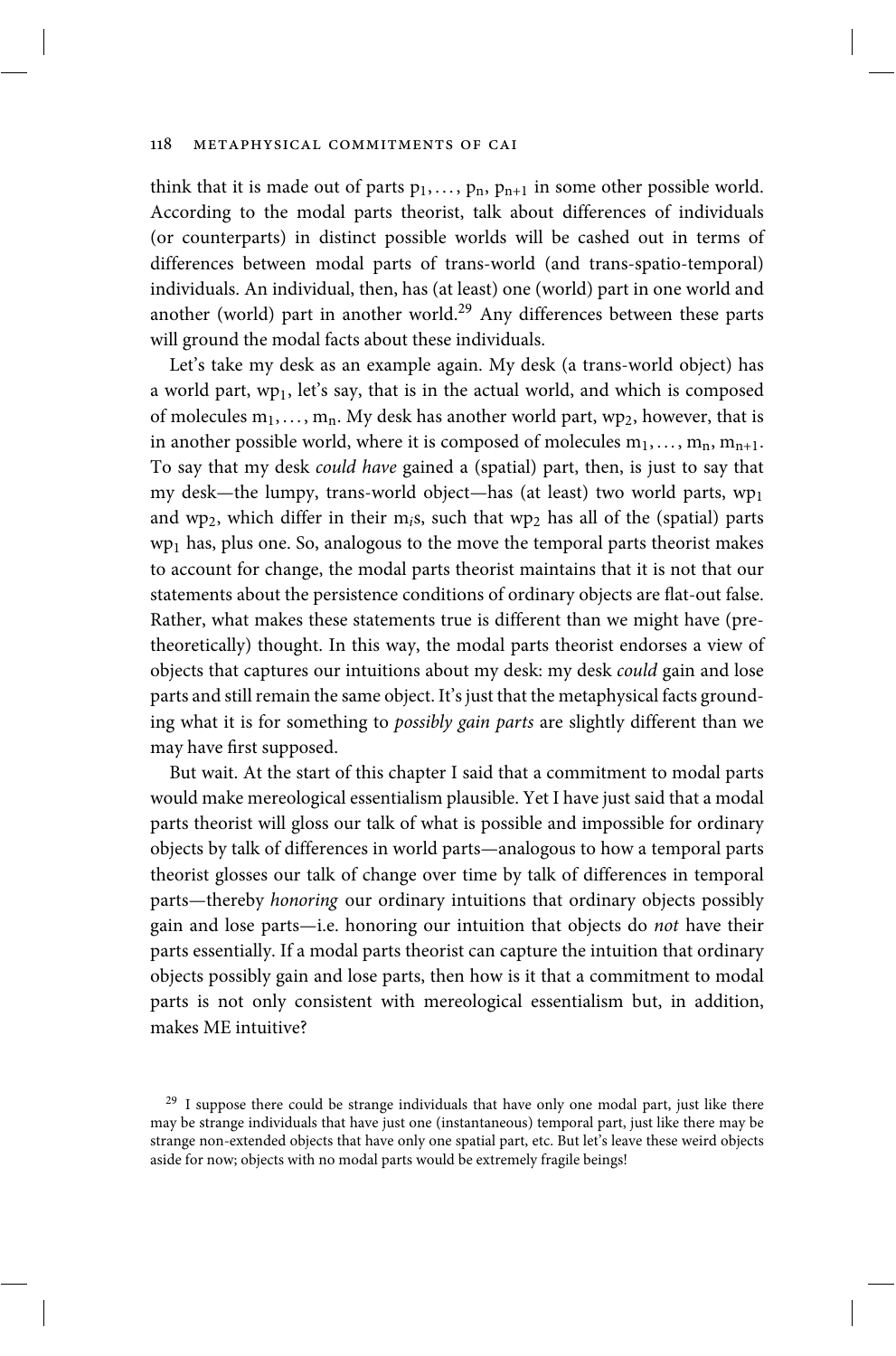Just because a modal parts theorist grants that it's possible for ordinary objects to gain and lose (spatial and temporal) parts, this does not contradict her commitment to mereological essentialism *as it was defined earlier in the chapter*. ME maintains that any composite object O is composed of (all and only) its parts  $O_1, \ldots, O_n$ , in every possible world in which O exists. But this is trivially true on a modal parts picture, since she maintains that ordinary objects are transworld fusions—not world-bound objects that exist in only one world. And this, she will insist, is going to make all of the difference in our understanding of what mereological essentialism is.

Suppose O is any ordinary object you please: a car, a cat, a running shoe, etc. According to a modal parts theory, O is a lumpy, trans-world object, with parts  $O_1, \ldots, O_n$  in different possible worlds. Some of O's *world* parts will have qualitatively different spatial and temporal parts. But O *itself* is the mereological fusion of all of these world (and spatial and temporal) parts. But then O doesn't (wholly) exist *in* any *one* world—by hypothesis, O's parts O<sub>1</sub>,..., O<sub>n</sub> are scattered across different possible worlds. If mereological essentialism was false, then O would (wholly) exist in a world without  $O_1, \ldots, O_n$ . Yet in every world in which O (wholly) exists (none of them!), O is composed of all and only its parts  $O_1, \ldots, O_n$ . So mereological essentialism is never false; so it is true.

Now suppose O is a world-bound object—a strange object that has no modal properties because it is *not* modally (or world-ally) extended; it is just a world*chunk*. It exists in only one possible world, and no other.<sup>30</sup> And suppose O is composed of (world-bound) parts  $O_1, \ldots, O_n$ . If mereological essentialism was false, then O would exist in a world without  $O_1, \ldots, O_n$ . Yet in every world in which O exists (just the one!), O is composed of all and only its parts  $O_1, \ldots, O_n$ . So, again, mereological essentialism is never false; so it is true.

So either way—whether we are considering trans-world fusions, or worldbound fusions—ME is true if a modal parts theory is.

It may help to think of the temporal analog. Instead of mereological essentialism, let us consider *mereological eternalism*—the view that, for any composite object, O, O is composed of (all and only) its parts  $O_1, \ldots, O_n$ , at every time O exists. The endurantist typically rejects this view because while they accept that ordinary objects are wholly located at particular times, they (typically) disagree that an object has all of its (spatial) parts at every time it exists. That is, the endurantist thinks that objects in fact gain and lose parts over time, thus mereological eternalism is false. But the temporal parts theorist would technically accept

<sup>&</sup>lt;sup>30</sup> This is analogous to an object that has no temporal properties because it is not temporally extended; it is just a time *slice*, which is analogous to an object that has no spatial properties because it is not spatially extended; it is just a space-*point*. See n. 28.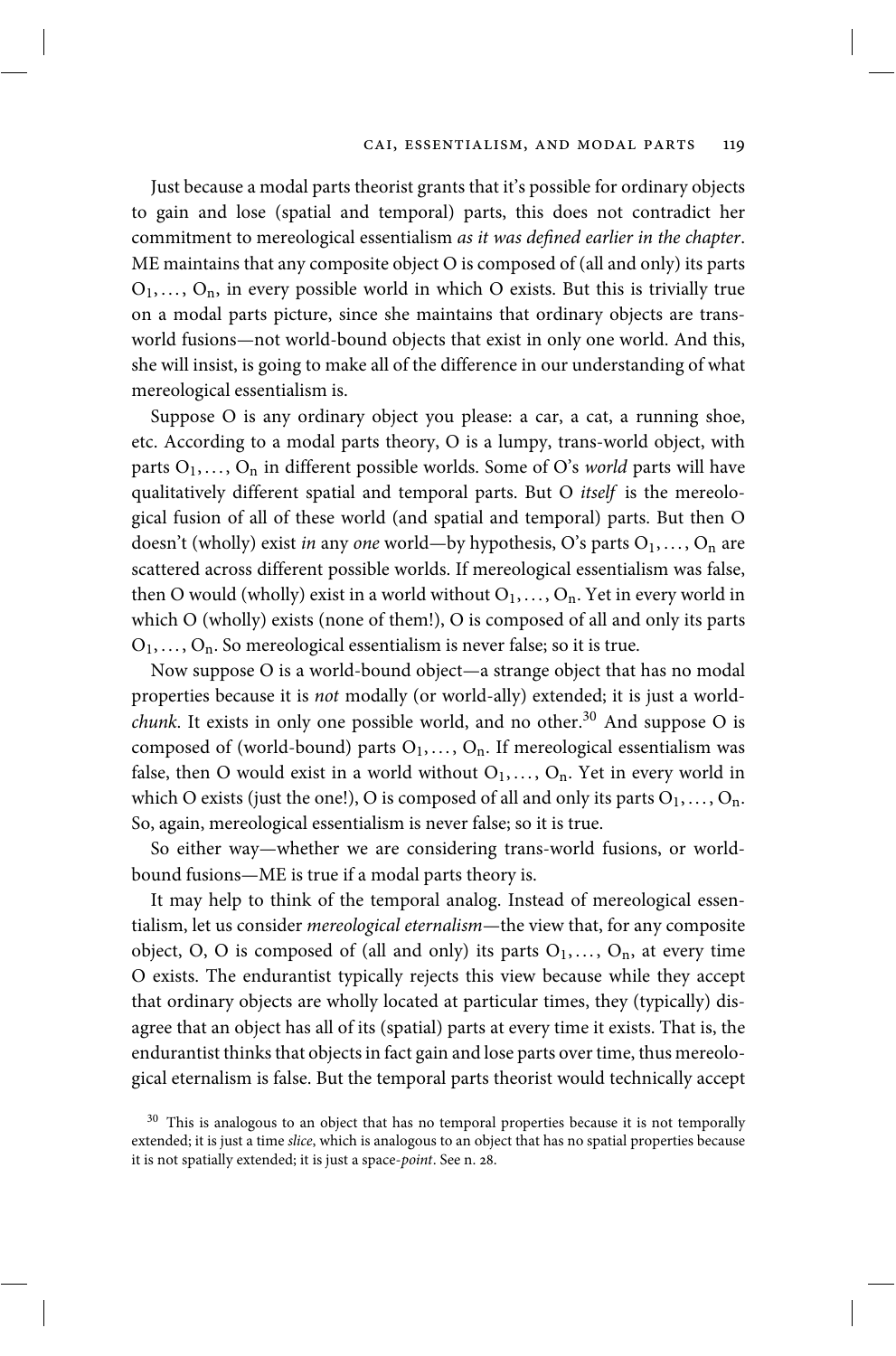mereological eternalism (so defined) for reasons similar to why the modal parts theorist accepts mereological essentialism. According to temporal parts theory, an ordinary object, O, is a trans-temporal object, with parts  $O_1, \ldots, O_n$  at different times. Some of O's *temporal* parts will qualitatively differ in some of their respective (spatial) parts. But O *itself* is the mereological fusion of all of its temporal parts. But then O doesn't (wholly) exist *at* any *one* time—by hypothesis, O's temporal parts are scattered across different times. If mereological eternalism was false, then O would (wholly) exist at a time without  $O_1, \ldots, O_n$ . Yet at every time in which O (wholly) exists (none!), O is composed of all and only its parts  $O_1, \ldots, O_n$ . So mereological eternalism is never false; so it is true. Now suppose O is a temporally bound object—a strange object that has no temporal properties because it is not temporally extended; it is just an instantaneous time *slice*. It exists at only one time, and no other. And suppose O is composed of (temporally bound) parts  $O_1, \ldots, O_n$ . If mereological eternalism was false, then O would exist at a time without  $O_1, \ldots, O_n$ . Yet at every time in which O exists (just the one!), O is composed of all and only its parts  $O_1, \ldots, O_n$ . So, again, mereological eternalism is never false; so it is true.

The difference in the underlying metaphysics of ordinary objects between the modal parts theorist and (a certain kind of) non-modal parts theorist is analogous to the difference in the metaphysics of ordinary objects as understood by the perdurantist and endurantist, respectively. An endurantist believes that ordinary objects are wholly present wherever and whenever they are located. A perdurantist (or temporal parts theorist) believes that ordinary objects are never *wholly* located at (in) a particular time (assuming that no ordinary object is instantaneous). What the endurantist considers the whole object, the perdurantist will argue, is really just a time *slice* of a much larger object composed of various temporal parts. Similarly, an ordinary object is not *wholly* located in one world, according to the modal parts theorist. What many of us consider to be the whole object, the modal parts theorist will insist, is really just a world-*chunk* of a much larger object composed of various world parts. So the modal parts theorist and the non-modal parts theorist differ greatly as to what they think ordinary objects are, and this difference will factor into our understanding of the connection between mereological essentialism and modal parts theory.

A modal parts theorist will assent to "my cat has all of his parts in every possible world in which he exists." For this is vacuously true on a modal parts view since *cats*—having a rich modal profile—don't exist in any one world. Yet it is still the case that my cat *can* lose (spatial and temporal) parts, since all that *this* means (on the modal parts view) is that my cat (a trans-world object) has world parts that qualitatively differ (in their spatial and temporal parts).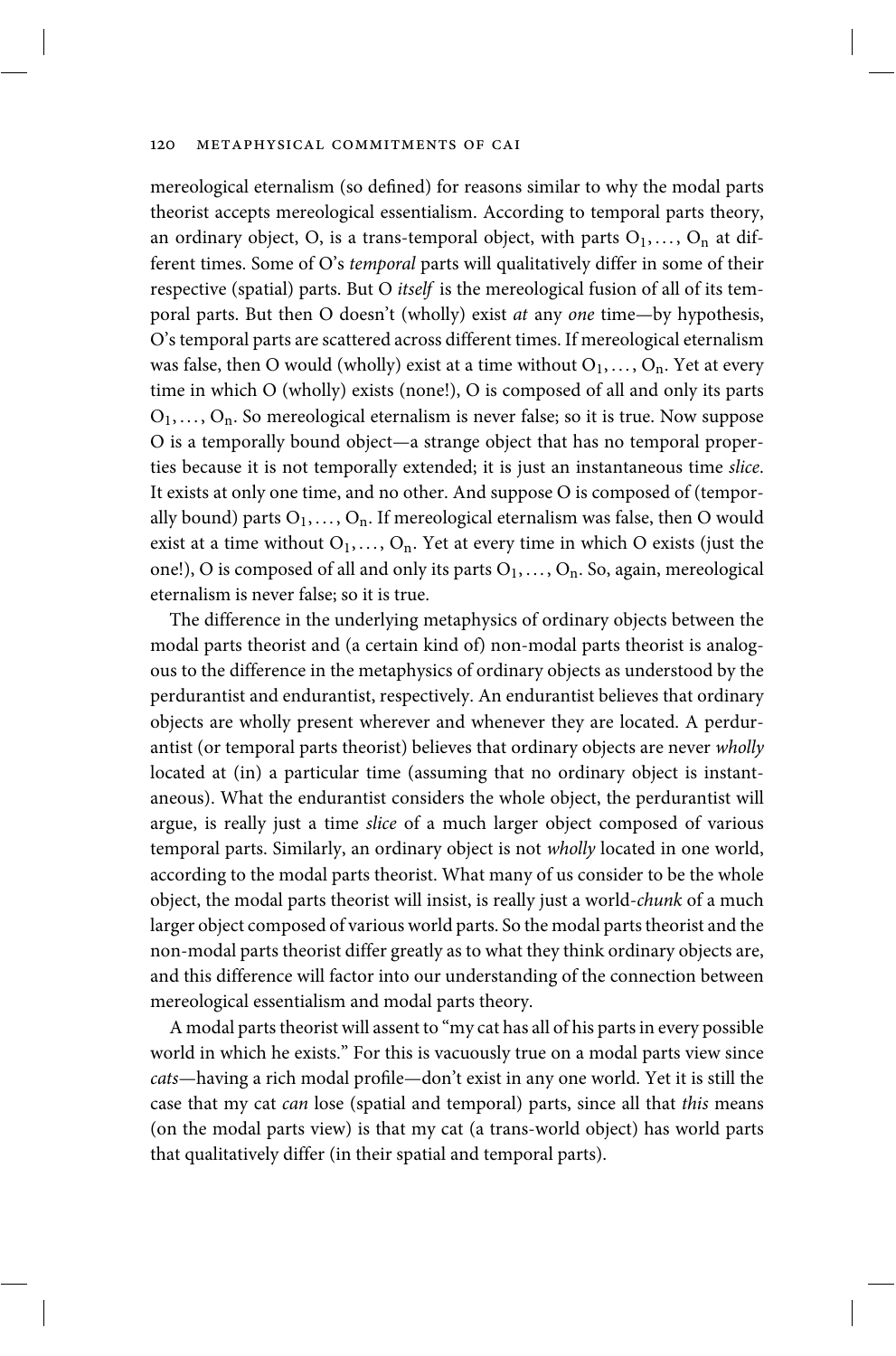So according to modal parts theory, ME is true and yet ordinary objects possibly gain and lose parts. How is this even coherent? It seems flat-out contradictory.

On the one hand we have the statement "a trans-world object has all of its parts in every possible world in which it exists." On the other hand we have the statement "a trans-world object possibly gains and loses some of its parts." I have been arguing that a modal parts theorist will assent to both of these. The key to avoiding contradiction is to pay close attention to what is exactly meant by "parts" in each statement. In the first case, a modal parts theorist will insist that we are specifically attending to a trans-world object's *world* parts. But if so, then she can easily grant that a trans-world object has all of these necessarily (for there is no world where it lacks them). In the second case, however, what is generally meant is that an object possibly gains or loses its *spatial* and *temporal* parts (but not world parts). Given what the modal parts theorist says that it *is* for an object to possibly gain and lose (spatial or temporal!) parts—i.e. that the object has world parts that qualitatively differ (in their spatial or temporal parts)—this is no problem. Disambiguating what is meant by "parts" in each case, the modal parts theorist will insist, shows how she can consistently grant that objects possibly gain and lose (spatial and temporal) parts, but also how objects have their (world) parts in every world in which that object exists (none).

One might quickly object, however, that the *way* in which modal parts theory embraces ME is a cheat, and furthermore belies the seeming boldness of my claim that modal parts makes mereological essentialism intuitive. For ME simply follows *trivially* from modal parts, and trivial truths are rarely metaphysically significant. Moreover, if ME as originally defined is circumvented in this tricky manner by modal parts, then perhaps it is implausible to think that a modal parts theorist would accept the definition of ME given at the outset of this chapter. Indeed, shouldn't she rather define mereological essentialism as follows?

Mereological Essentialism<sub>mp</sub> (ME<sub>mp</sub>): For any composite object, O, O is composed of modal parts  $O_{m1}$ ,  $O_{m2}$ ,...,  $O_{mn}$ , each of which is composed of (all and only) spatiotemporal parts  $O_{st1}$ ,  $O_{st2}$ , ...,  $O_{stn}$ .

Since the modal parts theorist cashes out modal differences by qualitative differences in modal parts, these qualitative differences are seemingly generated by differences in spatio-temporal parts. Conversely, the modal parts theorist cashes out modal sameness by qualitative identity of modal parts, which is seemingly generated by sameness of spatio-temporal parts. So  $ME<sub>mp</sub>$  accurately captures how the modal parts theorist should think of mereological essentialism, not ME.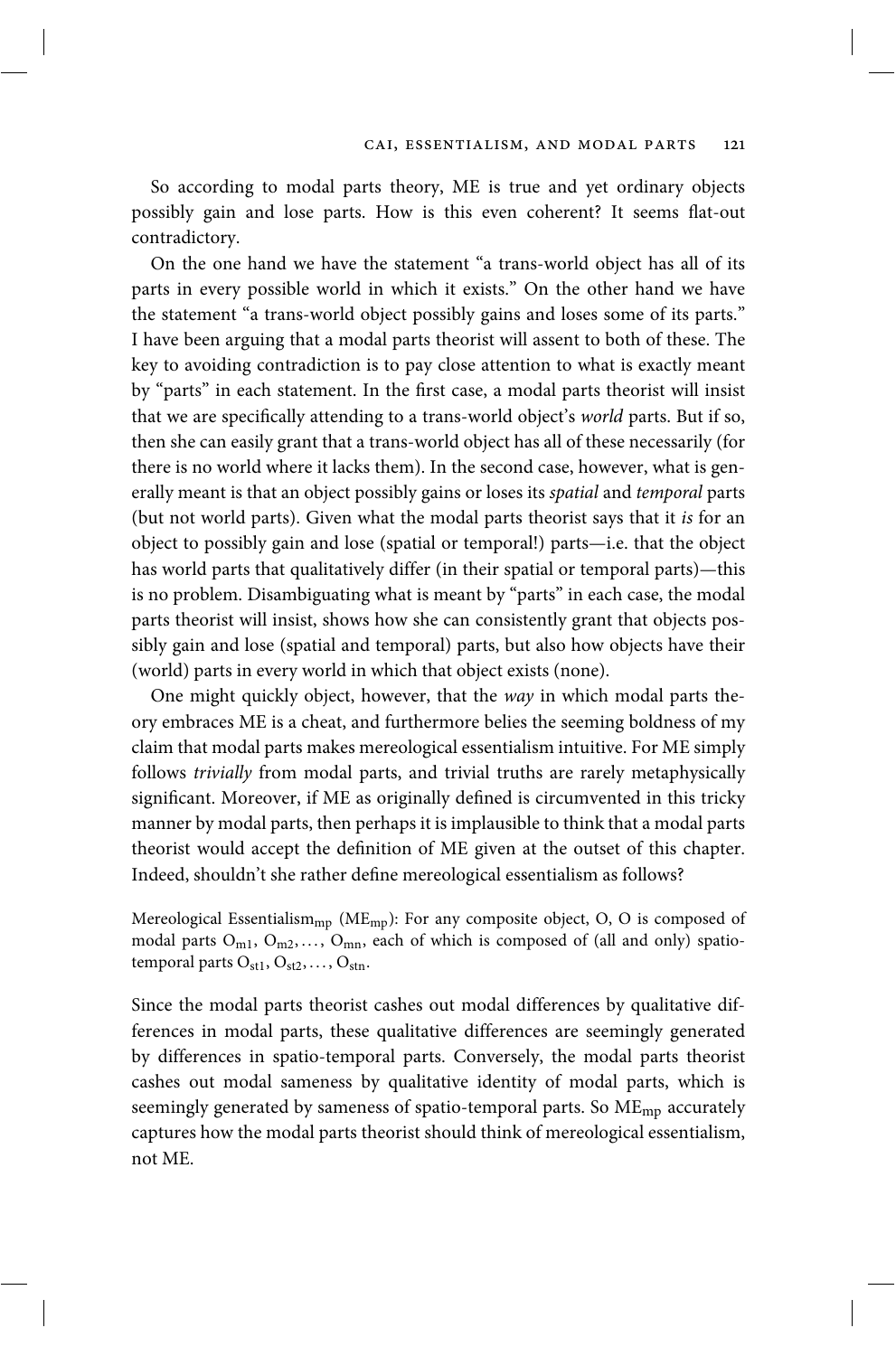It's true that interpreting "mereological essentialism" as ME<sub>mp</sub> rather than ME falsifies my earlier claim that modal parts "makes good sense of mereological essentialism." For a modal parts theorist will reject  $ME_{mn}$ , making no good sense of it at all. But this is why we must remind ourselves of why we are concerned with mereological essentialism in the first place. I proposed modal parts as a way for the composition as identity theorist to circumvent arguments (*à la* Merricks) that rely on modal intuitions. If we reinterpret what it is that grounds the modal truths—if it is the fact that we have qualitatively distinct modal parts that makes it the case that certain things are possible or impossible for us—then the modal arguments against CAI fail to gain traction. This is because a modal parts theory accounts for what it is for an object to gain and lose parts. What matters is that they can account for our modal profiles, not how they understand "mereological essentialism." Put another way, the sense of "mereological essentialism" that is seemingly so devastating for CAI is whatever sense it is that entails that *ordinary objects* cannot gain and lose parts—that is, that ordinary objects are composed of modal parts, each of which is composed of (all and only) the same spatio-temporal parts. But a CAI theorist who accepts modal parts is not committed to this.

Let's suppose a CAI theorist adopts modal parts  $(CAI + MP)$ . Then she will claim that ordinary objects are mereological sums of spatio-, temporal-, and world parts. Moreover, this sum is identical to (all and only) these parts. Any difference in any of these parts will result in a distinct object. Suppose you have a lump of clay that comes into existence at the same time as a statue, such that the lump constitutes the statue. So we have a lump and a statue that have completely overlapping spatial and temporal parts. Are the lump and the statue nonetheless distinct objects? According to CAI + MP, yes if they differ in their modal parts; no if they don't. So if you have the intuition that most of us have, the lump of clay can be squished and still survive, but the statue cannot. But, according to modal parts theory, this just means that the (trans-world) lump has modal parts that the (trans-world) statue does not. Some of their world parts overlap, but their distinctness is determined by the world parts that don't. Does this mean that CAI is false? No. Because CAI claims that any object—in this case the trans-world lump or trans-world statue—is identical to all of its respective parts. This is still the case; given CAI + MP, the relevant trans-world objects *are* identical to all of their respective parts, which include the modal ones.

Let's change the case to one of composition, not constitution: $31$  suppose we have some Lego blocks that compose a Lego house. If CAI is true, does that

<sup>&</sup>lt;sup>31</sup> Traditionally, the difference between composition and constitution is that the former is a many–one relation whereas the latter is one–one. I don't think that there is an important difference here, and I certainly don't think a CAI theorist should think so, but I'll leave this discussion for another time.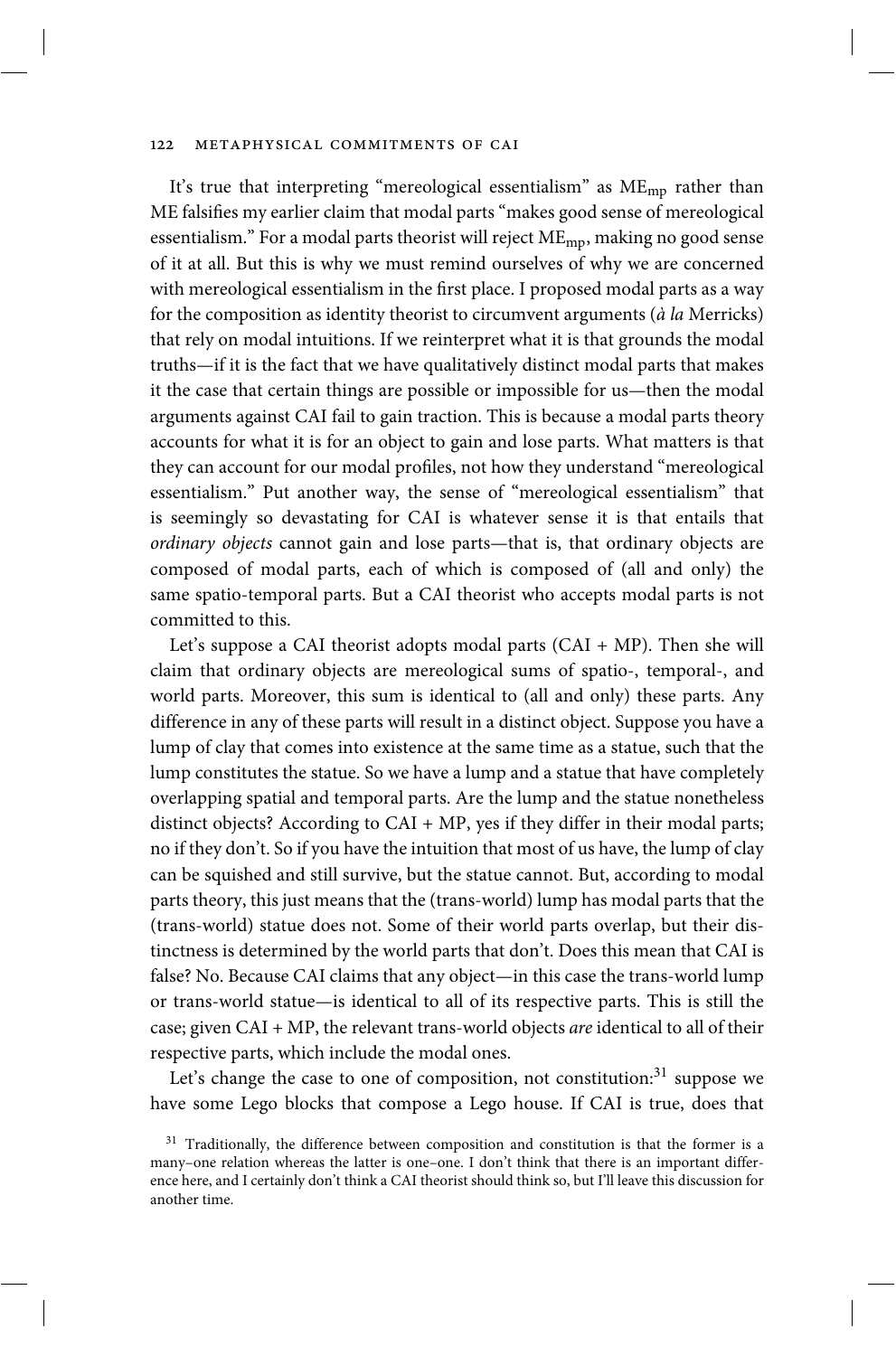mean the blocks are identical to the house? Not if they differ in any of their spatial, temporal, or world parts. Does this mean that CAI is false? No, because again, according to CAI, a whole is identical to all of its parts, and according to  $CAI + MP$ , this includes modal parts (assuming the object in question is modally extended).

So how, exactly, does CAI + MP get us out of the modal objections presented in section 2? As already explained, ME is true if CAI + MP is. If it is protested that once CAI + MP is on the table, we mean by "mereological essentialism"  $ME_{mp}$ , then premise (2) will have to be changed to:  $ME_{mp}$  is false. But if so, then premise (1) must claim that CAI entails  $ME_{mp}$ , on pain of invalidity. But CAI + MP does not entail  $ME_{mp}$ , so CAI does not either. In this way, a CAI + MP theorist can reject ME<sub>mp</sub>, accept ME, and yet avoid the modal objections given at the outset of this chapter.

## 4 Objections, Replies

Let me take a moment to address a few objections, beginning with modal parts. One of the more controversial assumptions I began with in order to get the modal parts view going was a commitment to modal realism—i.e. that there are concrete possible worlds. Indeed, I have talked of counterparts and possible worlds and world parts as if these were uncontroversial entities. But very few of us are modal realists. So why should anyone take modal parts seriously?

It is true that many of us are not modal realists. But this isn't because we refuse to countenance possible worlds. Typically, the objection to modal realism is the *concreteness* of the worlds, not their existence. Notoriously, if one denies that there are possible worlds, then one is left with the theoretical burden of accounting for our modal truths. One *could* take modal facts as brute, but it is not clear that having brute modal truths is any more theoretically elegant than positing possible worlds.<sup>32</sup> So while many philosophers will not commit to *concrete* possible worlds (e.g. Lewis's hard-core modal realism), most *are* inclined towards some kind of ersatzism—the thesis that possible worlds are abstract sorts of things, sets or classes, or some kind of linguistic entities, etc.<sup>33</sup> But then the question isn't whether you think a commitment to possible worlds is outrageous (or objectionable or ontologically excessive), but whether you take a stand on the metaphysical nature of these worlds once you've already invited them into your

 $32$  One could also be a fictionalist about possible worlds, in which case one would get to use possible worlds talk without committing to them. But Modal Fictionalism has its fair share of burdens, which arguably outweigh the benefits of getting rid of worlds to begin with. See Brock (1993), Divers<br>(1995), Hale (1995a, 1995b), Rosen (1990, 1993, 1995), etc. for discussion.

<sup>&</sup>lt;sup>33</sup> The temporal parallel would be those who commit to times, but think that times (except for the present, perhaps) are abstract.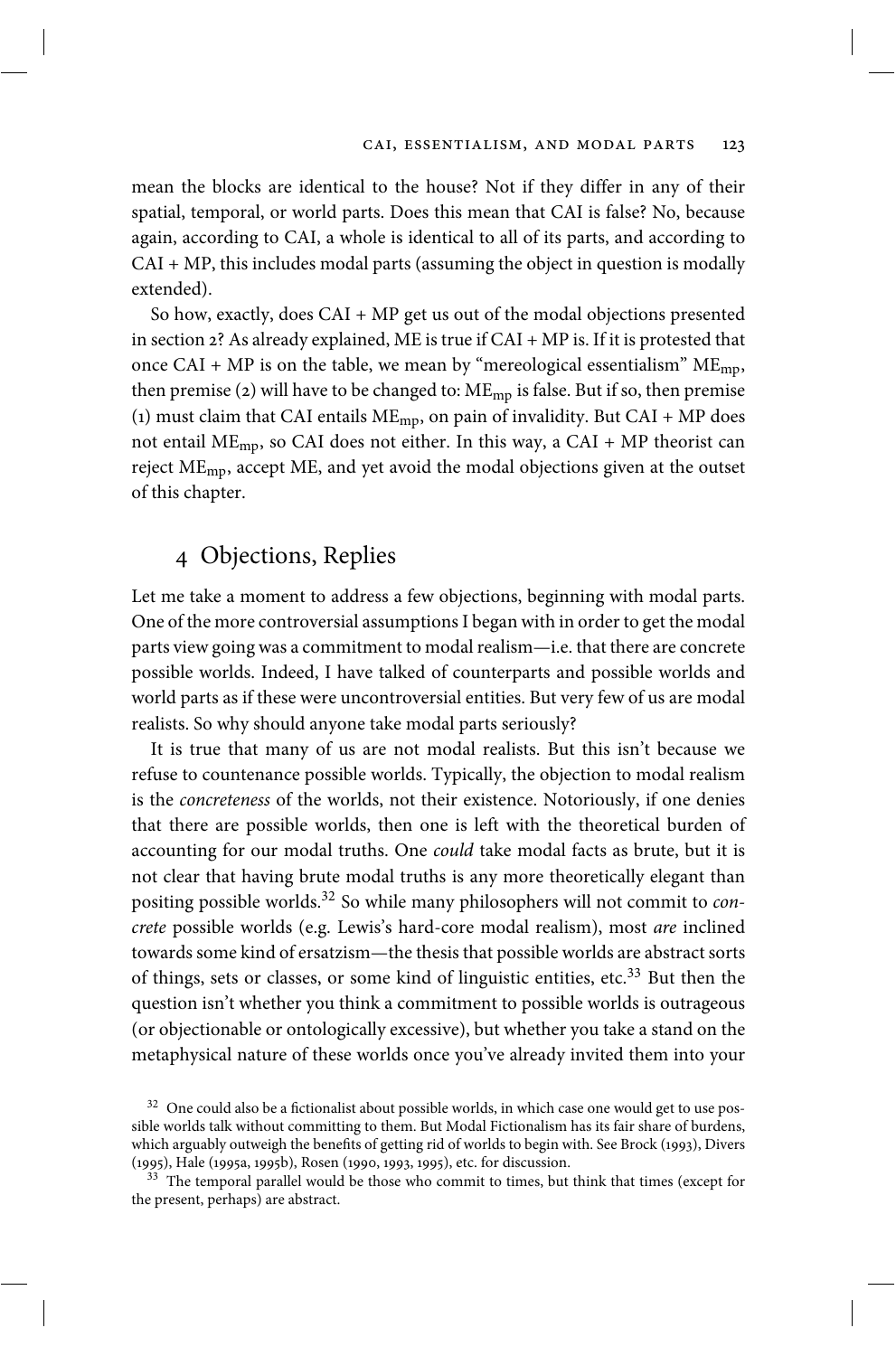ontology—and this is a different point (which I'll get to in a second). So denying that there are possible worlds is not going to be an easy position to maintain in light of the wealth of theoretical benefits possible worlds afford.

But if we do quantify over possible worlds, then (assuming a Quinean criterion of ontological commitment) we are committed to having them in our ontology. Whether possible worlds are abstract or concrete is neither here nor there. And if we already have abstract possible worlds in our ontology—if they are already *here*, so to speak—then they can surely be *parts* of things. Indeed, they are admittedly *part of what there is*!

Perhaps one thinks that composition only concerns or applies to concrete objects. But we do, in fact, use parthood talk when we discuss traditionally abstract objects. Lewis talks about trigonometry being part of mathematics, omniscience being part of God; the number three is part of the real numbers, etc.<sup>34</sup> And we do not just talk about abstract entities (e.g. mathematics) having abstract parts (e.g. trigonometry). We think that concrete objects can have abstract parts—or at least, we talk as if they do. We talk about bowling balls having an axis of symmetry, the earth having an equator; Plato talks about the mathematical axis and circumference of a spinning top;<sup>35</sup> Peter van Inwagen talks about the mathematical point of a knife; $36$  etc. Perhaps one may think that these particular examples of parthood are metaphorical, not literal. But it is sometimes accepted (in the literature) that our notions of parthood are topic-neutral, and that we use the word "part" ecumenically. $37$  Rather than trying to discern metaphorical parthood talk from literal parthood talk, I suggest—following Lewis (1991)—taking all of our parthood talk as instructive, and letting all of our parthood talk define the primitive notion of parthood. In which case, we should allow abstract entities as parts. But if so, then all of the considerations in favor of modal parts remain as they are. While I assumed modal realism for exegetical purposes, at no point did my definition of a modal part, my understanding of a modal part, or its connections to mereological essentialism rely on the assumption that possible worlds are concrete rather than abstract.<sup>38</sup>

But perhaps this isn't why you think that abstract worlds are problematic for a modal parts view. Perhaps, you think, the definition of *world-bound modal part* unlike the definition of *instantaneous temporal part*—is unacceptable. And this

<sup>&</sup>lt;sup>34</sup> Lewis (1991). <sup>35</sup> Plato, *Republic*, book 4. <sup>36</sup> van Inwagen (1981).<br><sup>37</sup> See Lewis (1991), Simons (1987), McDaniel (2004, 2010), etc.<br><sup>38</sup> Moreover, if one is a certain kind of ersatzer, then one may not even need abstract objects as parts. One may think that possible worlds are abstract sets of propositions, but that concrete objects are (often) part of these propositions. A proposition about Humphrey e.g. may include Humphrey himself. Sets, while abstract, can have concrete members, and it may be these concrete members that ultimately count as the relevant world parts.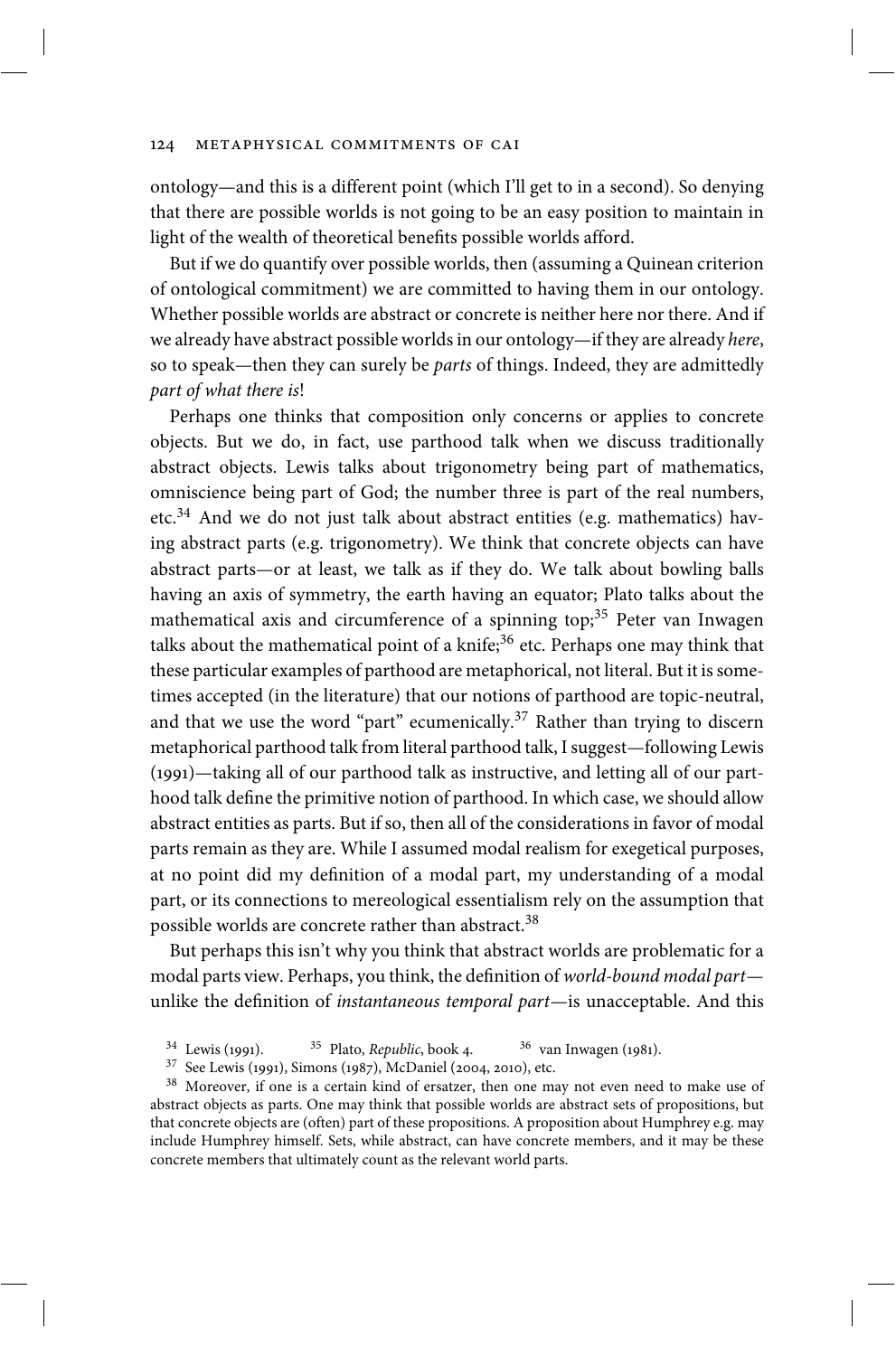is indeed due to the metaphysics of possible worlds. If worlds are abstract, you might argue, then the notion of "existing at a world" is mysterious. How can an (abstract or concrete) thing *exist at* an abstract thing?

Put a bit more carefully, crucial to the definition of instantaneous temporal part is the idea of *existence at a time*. Likewise, crucial to the definition of worldbound modal part is the idea of *existence at a world*.

*x* is an *instantaneous temporal part* of *y* at an instant  $t =$  df (i) *x* exists at, but only at, *t*, (ii) *x* is part of *y* at *t*, and (iii) *x* overlaps at *t* everything that is part of *y* at *t*.

x is a *world-bound modal part* of *y* at a world  $w =$  df (i) x exists at, but only at, w, (ii) x is part of *y* at *w*, and (iii) *x* overlaps at *w* everything that is part of *y* at *w*.

Sider explains that the *exists-at* predicate in the definition of instantaneous temporal part is "analogous to the spatial predicate 'is located at' . . . " Similarly, then, we should understand the *exists-at* predicate in the definition of worldbound modal part as analogous to the spatial predicate "is located at." But if this is right, one may argue, then if we think that possible worlds are abstract rather than concrete, then the definition of a modal part becomes mysterious at best and incoherent at worst.<sup>39</sup>

But notice that the same can be said in the temporal case. If one thinks that times (other than the present) are abstract rather than concrete, then the definition of temporal part—and in particular, the *existing-at* relation—becomes mysterious at best and incoherent at worst. Yet rarely (and to my knowledge: never) does anyone object to temporal parts on the grounds that if one takes times (other than the present) as abstract then the notion of a temporal part is incoherent. I suspect this is either because very few are committed to abstract times and so it is not often considered as a response, or else because it is assumed that anyone who endorses abstract times has a relation that fills in and does the theoretical duty that the *exists-at* (a time) relation is supposed to do for the temporal parts theorist. So either there is a problem with temporal parts because the definition of temporal part does not accommodate those who believe in abstract times, or else in the modal case we can assume (as is done in the temporal case) that anyone who endorses abstract possible worlds has a relation that fills in and does the duty of the *exists-at* (a world) relation. Either way, if this worry is a legitimate one, it is not a problem for the modal parts alone: the coherence of temporal parts and modal parts seems to stand or fall together here.

One may object that, even if the coherence of the *exists-at* relation is a problem for temporal and modal parts alike, it is only a *pressing* problem for modal parts

<sup>&</sup>lt;sup>39</sup> Thanks to an anonymous referee for raising this point.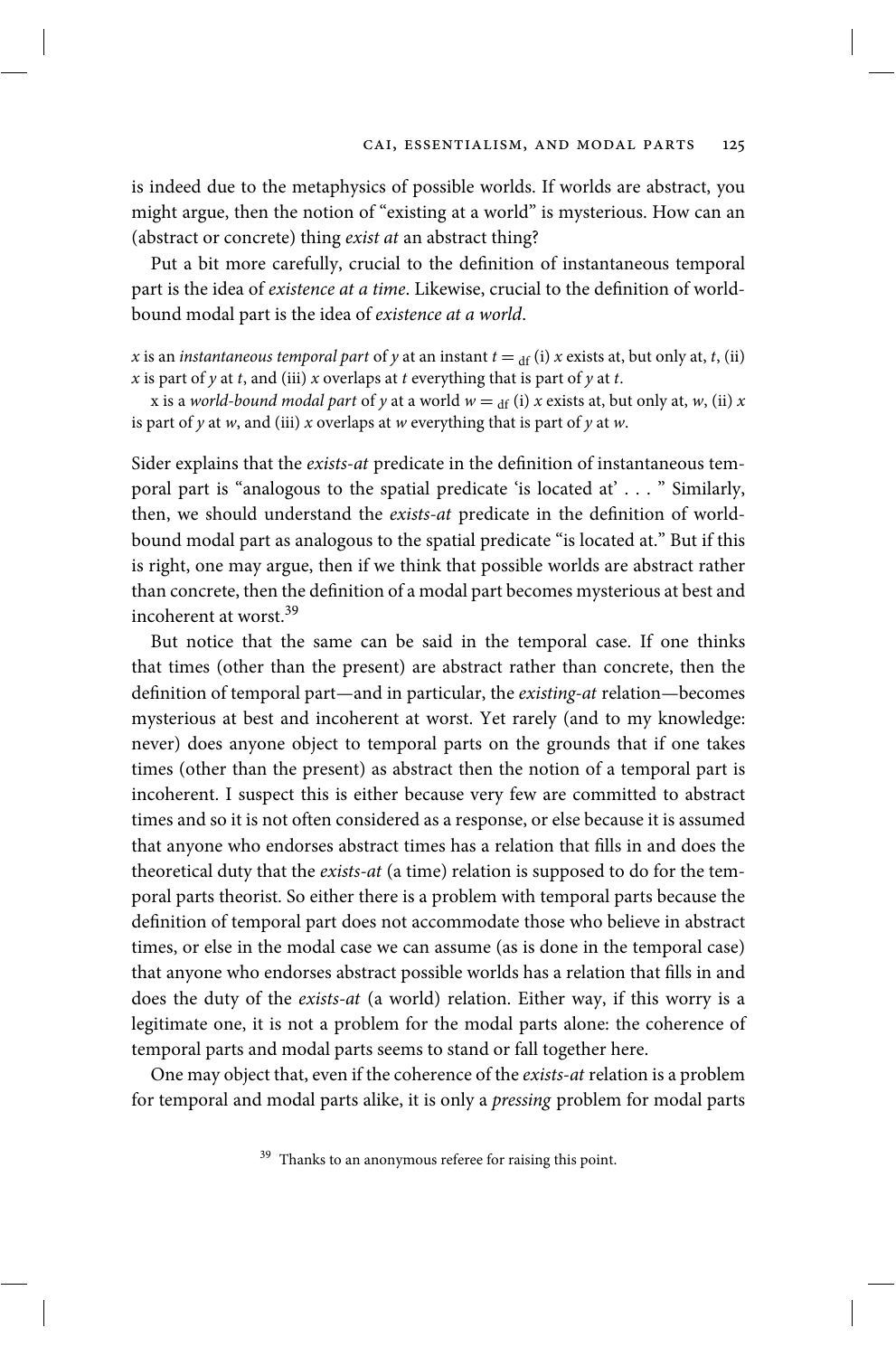since very few (if any) embrace abstract times, but many more accept abstract possible worlds.<sup>40</sup> This may be true but it is ultimately irrelevant. For the view I am proposing here can easily deflate the original worry. As already suggested, a modal parts theorist would have a liberal notion of "part," allowing that abstract things are parts of concrete things (and the other way around). If one is a (certain kind of) ersatzer, then one already grants that possible worlds are abstract sets with abstract (and maybe concrete<sup>41</sup>) members. Thus, the *exists-at* predicate could be cashed out in terms of being part of (or being a member of) a particular (abstract) world. This may not be as analogous to the spatial *is-located-at* predicate as Sider originally intended, but it is difficult to see how this affects coherence for the notion when *part of* and *member of* are presumably well understood by the modal parts theorist and ersatzer, respectively.<sup>42</sup>

Perhaps you object to modal parts not because of the metaphysical burdens it seemingly incurs (which I hope I have at least minimally convinced you it doesn't), but because it is just too unintuitive. It is simply not the case, you might argue, that when we think of ordinary objects, we are thinking about these strange modally extended, trans-world mereological sums.

It is true that we may not seem to explicitly think about cross-world objects; indeed, thinking about possible worlds in general is a highly theoretical philosopher's notion that is far outside the realm of common sense. But common sense *does* think a lot about—and has strong intuitions about—the persistence conditions of ordinary objects. I can admit that we don't think of ourselves as trans-world objects, but we do think an awful lot about what is possible and impossible for us, and we do think that such modal attributes are *part of* what makes us who we are. We think that our modal facts are a large part of what makes us who we are; other modal facts are a large part of what makes other things what they are, etc. I do not mean to be leaning too heavily on our metaphorical talk about what is *part* of us and other things. But it is the case that we all have strong intuitions about various objects and their persistence conditions or modal facts, and there are various philosophical puzzles that rely on them (e.g. Gibbard's Goliath and Lumpl<sup>43</sup>). And if it is the case—as many of us assume that our modal facts and properties are made true by various things going on in various possible worlds (whether these worlds are concrete or abstract), then the theory of modal parts is a position that deserves serious attention.

Even if we accept modal parts, however, you might worry that we have now strayed too far from our original motivations for composition as identity.

<sup>&</sup>lt;sup>40</sup> Thanks to Aaron Cotnoir for pushing this point. <sup>41</sup> See n. 39.<br><sup>42</sup> Thanks to Don Baxter for input here. <sup>43</sup> Gibbard (1975).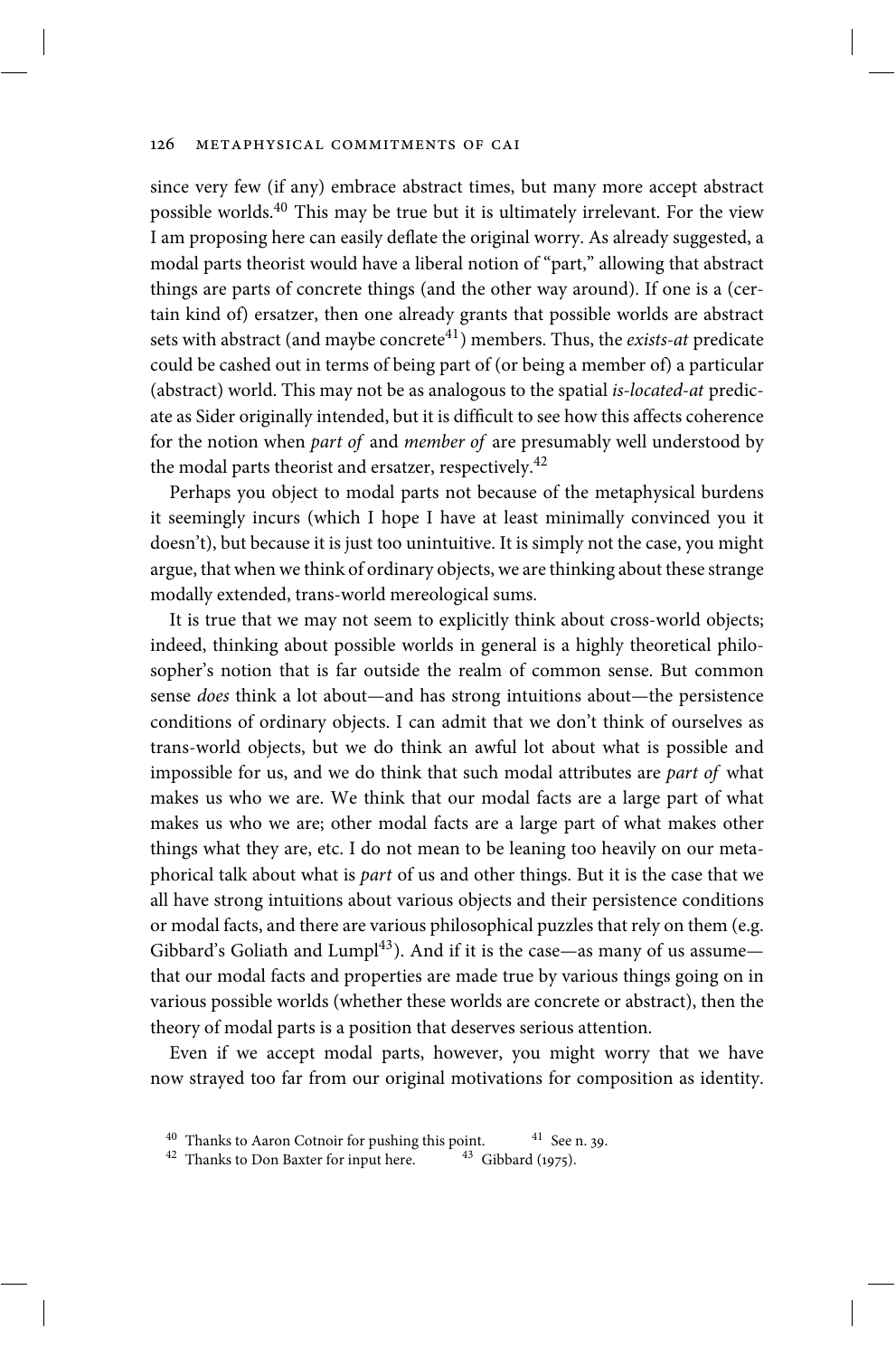#### cai, essentialism, and modal parts 127

CO-LOCATION and ODD THINGS, recall, purportedly show that CAI (i) makes mereological universalism more ontologically parsimonious and (ii) solves co-location puzzles. But by pairing CAI with MP, one might argue, we have now undermined these particular advantages for CAI. Take (i). Even if CAI makes universalism more ontologically innocent, one might argue, by accepting modal parts, we have now amplified our commitments to all of these trans-world individuals, thereby dwarfing any ontological savings by adopting CAI in the first place. But I am assuming that all of us are already committed to possible worlds (in light of the objections that have been addressed). And whether these worlds are abstract or concrete, the modal parts theorist accepts mereological sums of these very things that we already accept. I will admit that just accepting modal parts *without* CAI would be ontologically excessive—for every new mereological sum would be a new object in our ontology. But embracing CAI means that we get all of these trans-world mereological sums for free. And *genuinely* free; for the sums are simply *identical* to the things that all of us already accept. So modal parts does not undermine this particular motivation for CAI; that motivation is still very much in play—indeed, it makes (to my mind) modal parts even more attractive.

Take (ii). Even if CAI solves puzzles of co-locations, by accepting modal parts, we are now giving a decidedly different answer to co-locations puzzles (much like the temporal parts theorist does with seemingly co-located objects that have distinct temporal careers). That is, co-location is explained away as a case of mere (world) overlap. So an appeal to CAI is not even needed. It is true that, for the usual puzzles in the literature, it is the modal parts theory that will seemingly be doing most of the work. But this is an illusion. For one thing, there is still the question as to what the relation is between the (trans-world) table and its (spatiotemporal-world) parts. CAI has an answer: identity. A modal parts theory on its own is silent on this matter. So CAI is doing some work here, even if the work is done further back than one had hoped.

Second—and more importantly—everyone in the literature seems to accept cases of (partial) overlap as acceptable and unproblematic.<sup>44</sup> But this seems as metaphysically irresponsible as blithely accepting total overlap with no explanation. If complete overlap is a problem (as the puzzles of co-location illustrate), then partial overlap should be, too. Isolate the overlapping parts. What is their relation? CAI has an answer: identity. Other views (including modal parts) do not. So even if it seems that CAI paired with modal parts is relying too much on

<sup>&</sup>lt;sup>44</sup> Everyone who accepts overlapping parts to begin with, that is.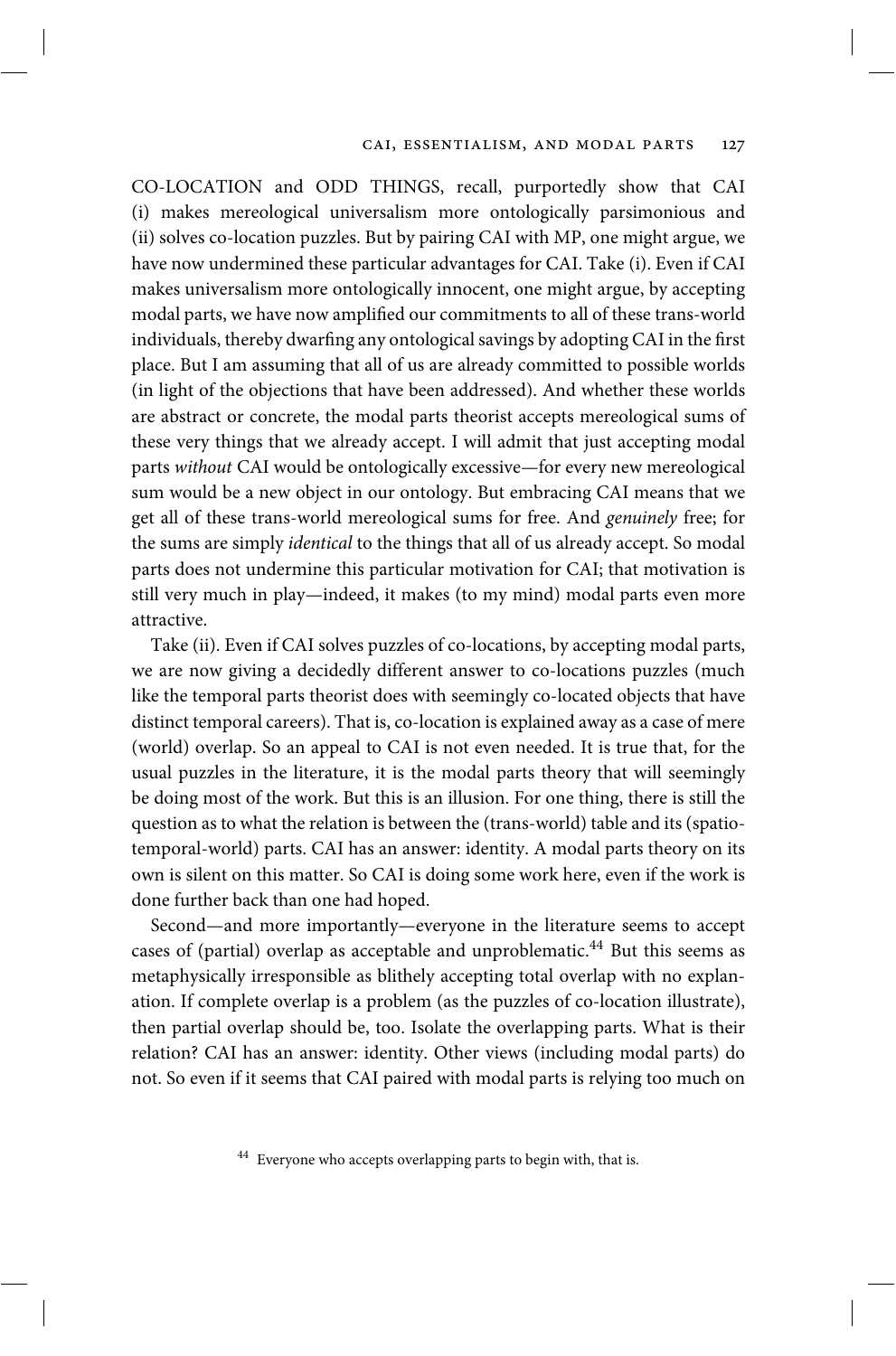the latter to solve metaphysical problems, this is too quick an assessment; CAI is doing work at all cases of mereological overlaps, even the partial ones.

There is much more to say here, of course. We still need some independent arguments in favor of modal parts, $45$  and there are surely other objections against it that need to be addressed. But I hope I have at least put modal parts on the table, and shown how it dovetails nicely with CAI. Moreover, if modal parts are worthy of serious attention, then we must also reconsider mereological essentialism. For if I am right that modal parts make (at least some understanding of) mereological essentialism plausible, then any views and arguments which have heretofore relied on the falsity of mereological essentialism must now be reconsidered. At the very least, a class of modal objections against CAI—ones that rely on the supposed falsity of mereological essentialism—are in need of reassessment.<sup>46</sup>

### References

Baxter, Donald (1988a) 'Identity in the Loose and Popular Sense.' *Mind*, 97: 575–82.

- —— (1988b) 'Many–One Identity.' *Philosophical Papers*, 17: 193–216.
- —— (1989) 'Identity through Time and the Discernibility of Identicals.' *Analysis*, 49/3: 125–31.
- —— (1999) 'The Discernibility of Identicals.' *Journal of Philosophical Research*, 24: 37–55.
- Brock, Stuart (1993) 'Modal Fictionalism: A Response to Rosen.' *Mind*, 102/405: 147–50.

Cameron, Ross (2012) 'Composition as Identity Doesn't Settle the Special Composition Question.' *Philosophy and Phenomenological Research*, 84/3: 531–54.

Chisholm, Roderick (1967) 'Identity through Possible Worlds: Some Questions.' *Noûs*, 1: 1–8. Repr. in M. Loux (ed.), *The Possible and the Actual*, Ithaca, NY: Cornell University Press.

Divers, John (1995) 'Modal Fictionalism Cannot Deliver Possible Worlds Semantics.' *Analysis*, 55/2: 81–8.

Gibbard, Allan (1975) 'Contingent Identity.' *Journal of Philosophical Logic*, 4: 187–221. Hale, Bob (1995a) 'A Desperate Fix.' *Analysis*, 55/2: 74–81.

—— (1995b) 'Modal Fictionalism: A Simple Dilemma.' *Analysis*, 55/2: 63–7.

Hawley, Katherine (2001) *How Things Persist*, Oxford: Oxford University Press.

Hinchliff, Mark (1996) 'Puzzle of Change.' *Noûs*, 30: 119–36.

Kaplan, David (1979) 'Transworld Heir Lines.' Repr. in M. Loux (ed.), *The Possible and the Actual*, Ithaca, NY: Cornell University Press, 88–109.

Lewis, David (1986) *On the Plurality of Worlds*, Oxford: Blackwell.

—— (1991) *Parts of Classes*, Oxford: Blackwell.

<sup>45</sup> Although see Wallace (n.d.).  $^{46}$  I should also add that a modal parts view is not the only answer available to a CAI theorist against the modal objections. But it is certainly the one I prefer.